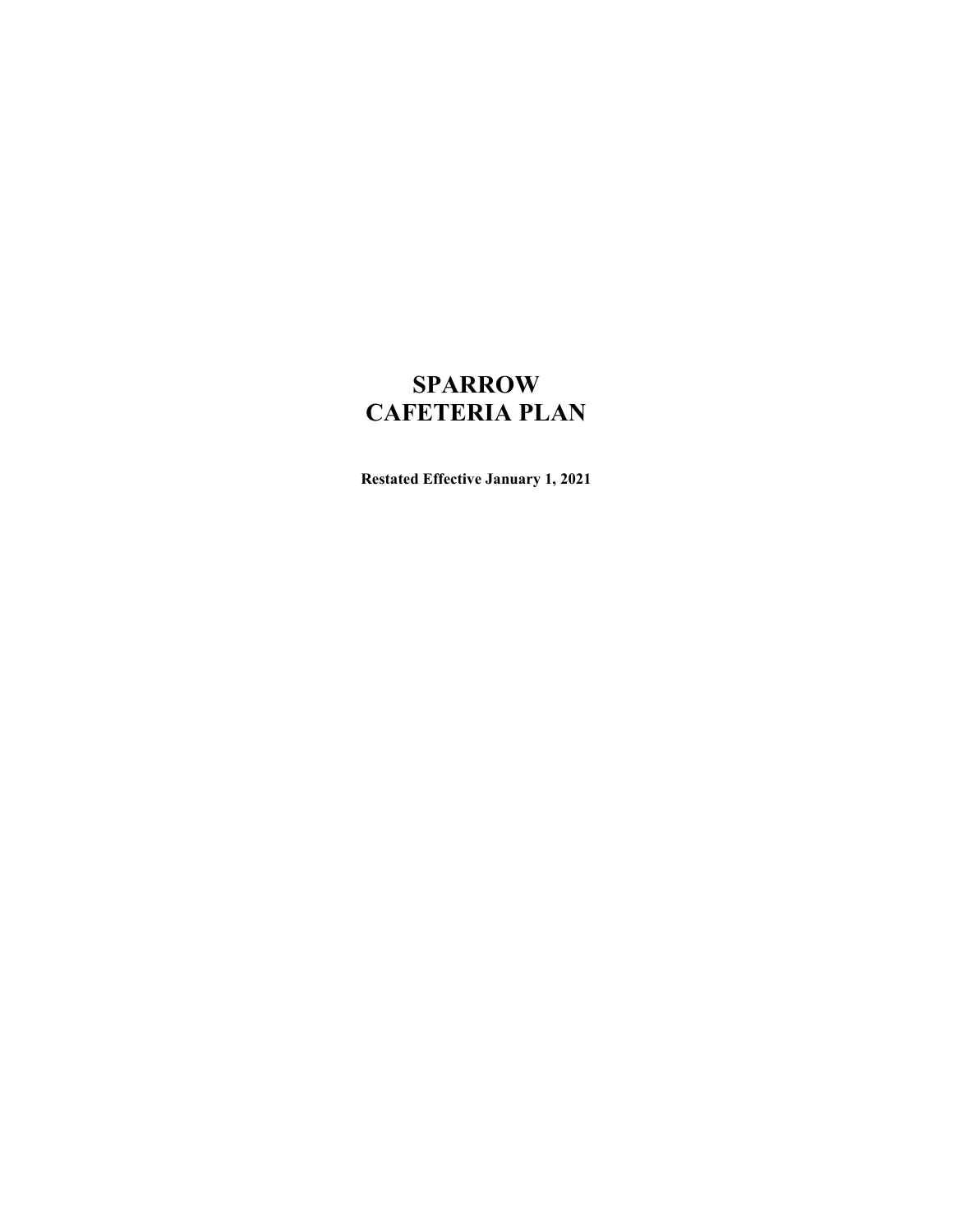# **TABLE OF CONTENTS**

| Section 1.01 |  |
|--------------|--|
| Section 1.02 |  |
| Section 1.03 |  |
| Section 1.04 |  |
| Section 1.05 |  |
|              |  |
| Section 2.01 |  |
| Section 2.02 |  |
| Section 2.03 |  |
| Section 2.04 |  |
| Section 2.05 |  |
| Section 2.06 |  |
| Section 2.07 |  |
| Section 2.08 |  |
| Section 2.09 |  |
| Section 2.10 |  |
| Section 2.11 |  |
|              |  |
| Section 2.13 |  |
| Section 2.14 |  |
| Section 2.15 |  |
| Section 2.16 |  |
| Section 2.17 |  |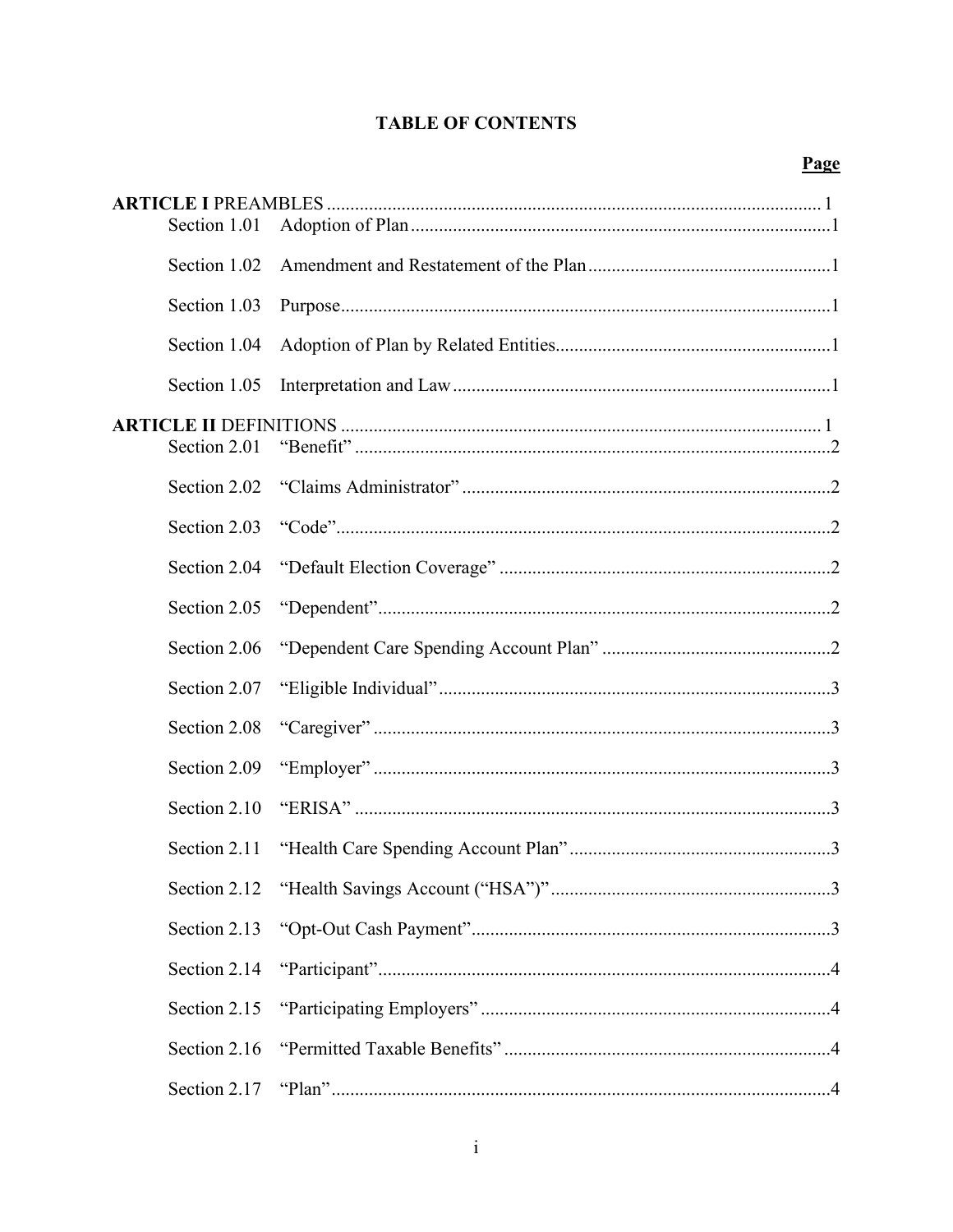| Section 2.18 |                                                                            |
|--------------|----------------------------------------------------------------------------|
| Section 2.19 |                                                                            |
| Section 2.20 |                                                                            |
| Section 2.21 |                                                                            |
| Section 2.22 |                                                                            |
|              |                                                                            |
| Section 4.01 |                                                                            |
| Section 4.02 |                                                                            |
| Section 4.03 |                                                                            |
| Section 5.01 |                                                                            |
| Section 5.02 |                                                                            |
| Section 6.01 |                                                                            |
| Section 6.02 |                                                                            |
| Section 6.03 |                                                                            |
| Section 6.04 | Election Process, Including Automatic Enrollment Process7                  |
| Section 6.05 |                                                                            |
| Section 6.06 |                                                                            |
| Section 7.01 |                                                                            |
| Section 7.02 |                                                                            |
| Section 7.03 |                                                                            |
|              |                                                                            |
|              | <b>ARTICLE IX PROVISIONS RELATING TO ADMINISTRATION AND FIDUCIARIES 14</b> |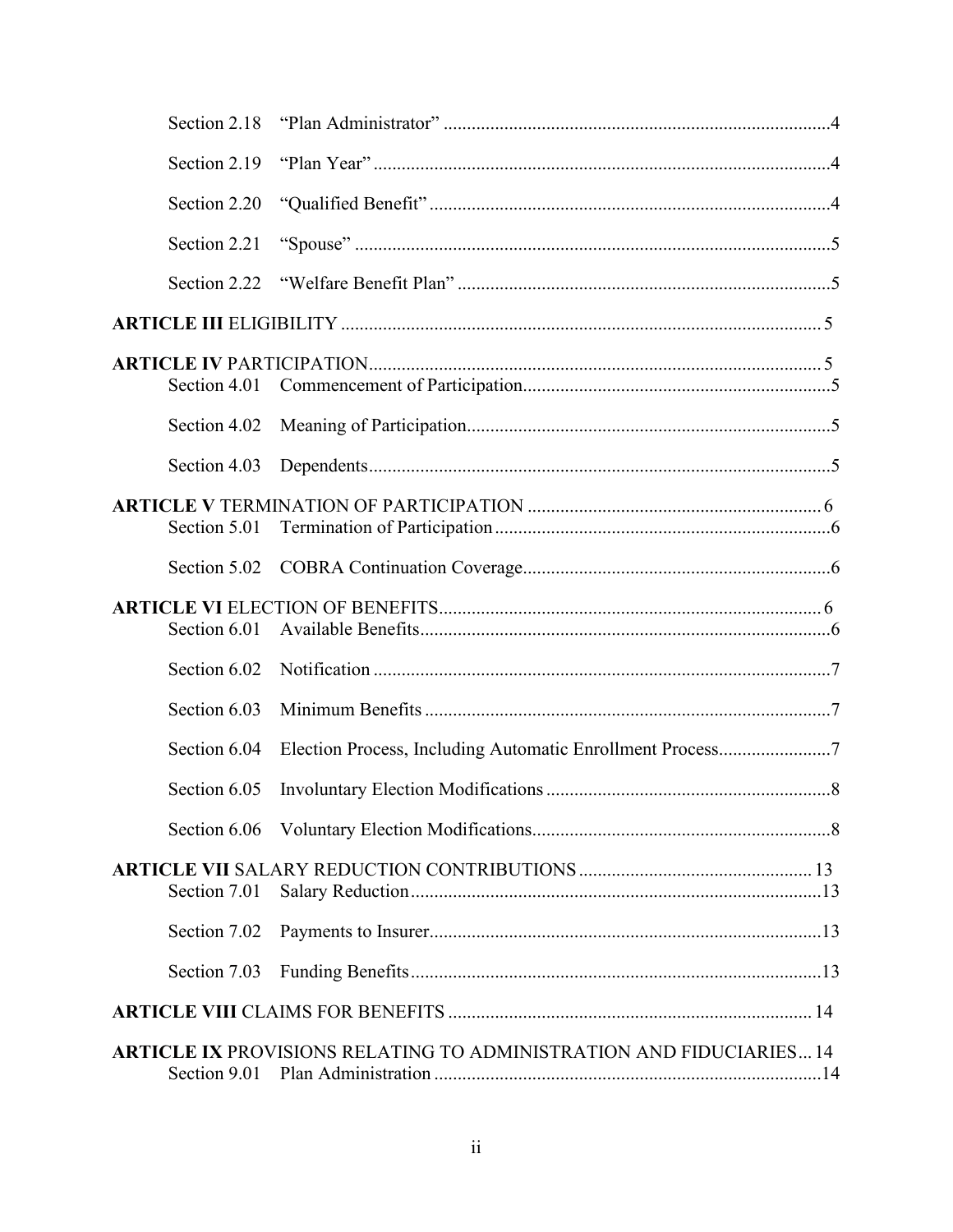| Section 9.02 |                                                                        |     |
|--------------|------------------------------------------------------------------------|-----|
| Section 9.03 |                                                                        |     |
| Section 9.04 |                                                                        |     |
| Section 9.05 |                                                                        |     |
| Section 9.06 |                                                                        |     |
|              |                                                                        |     |
|              |                                                                        |     |
|              |                                                                        |     |
|              |                                                                        |     |
|              |                                                                        |     |
|              |                                                                        |     |
|              |                                                                        |     |
|              |                                                                        |     |
|              |                                                                        |     |
|              |                                                                        |     |
|              |                                                                        |     |
|              |                                                                        | .18 |
|              |                                                                        |     |
|              |                                                                        |     |
|              | Section 12.07 Benefits Limited to Expenses Incurred During Plan Year19 |     |
|              |                                                                        |     |
|              |                                                                        |     |
|              |                                                                        |     |
|              |                                                                        |     |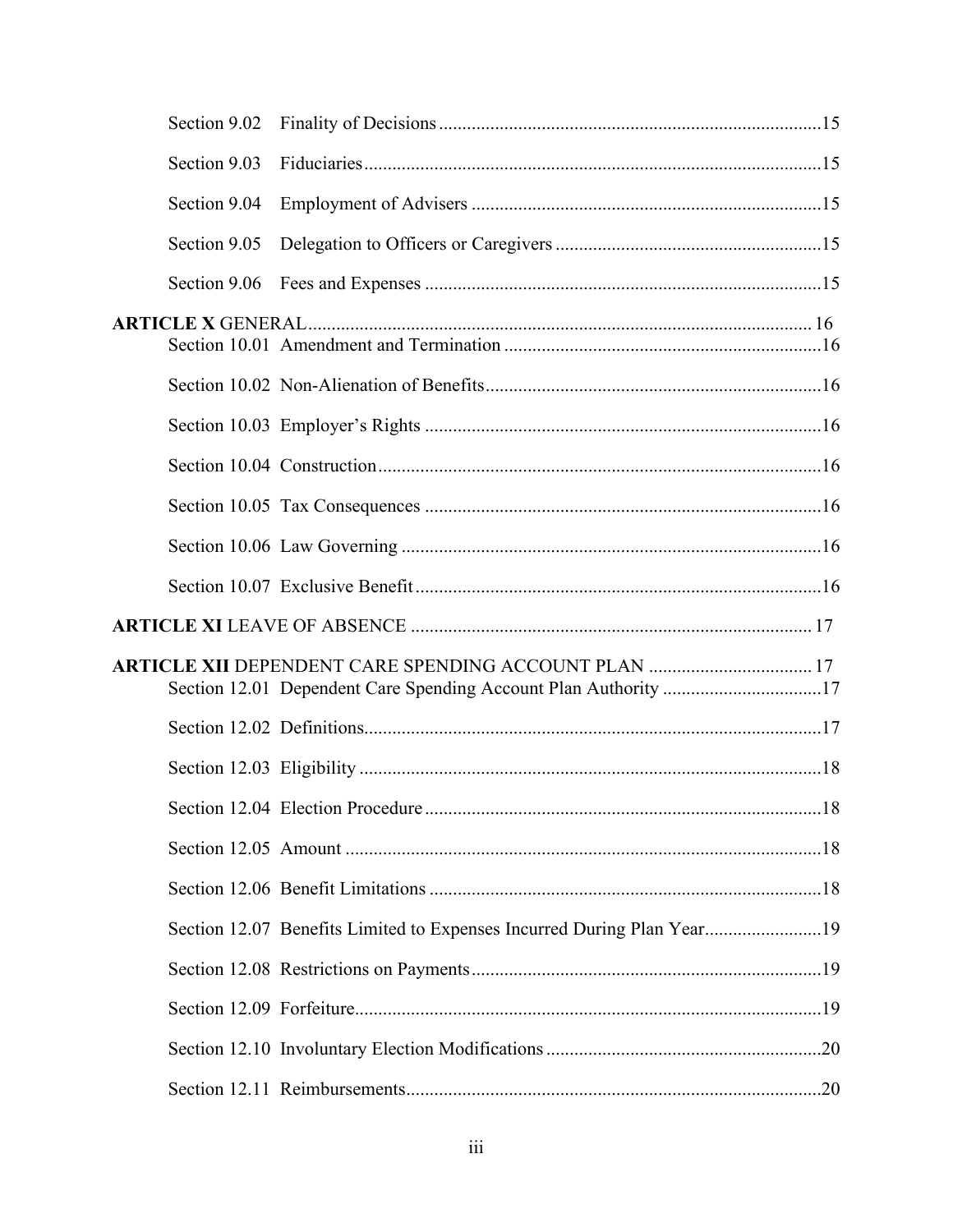| Section 13.06 Benefits Limited to Expenses Incurred During Plan Year24 |  |
|------------------------------------------------------------------------|--|
|                                                                        |  |
|                                                                        |  |
|                                                                        |  |
|                                                                        |  |
|                                                                        |  |
|                                                                        |  |
|                                                                        |  |
|                                                                        |  |
|                                                                        |  |
|                                                                        |  |
| iv                                                                     |  |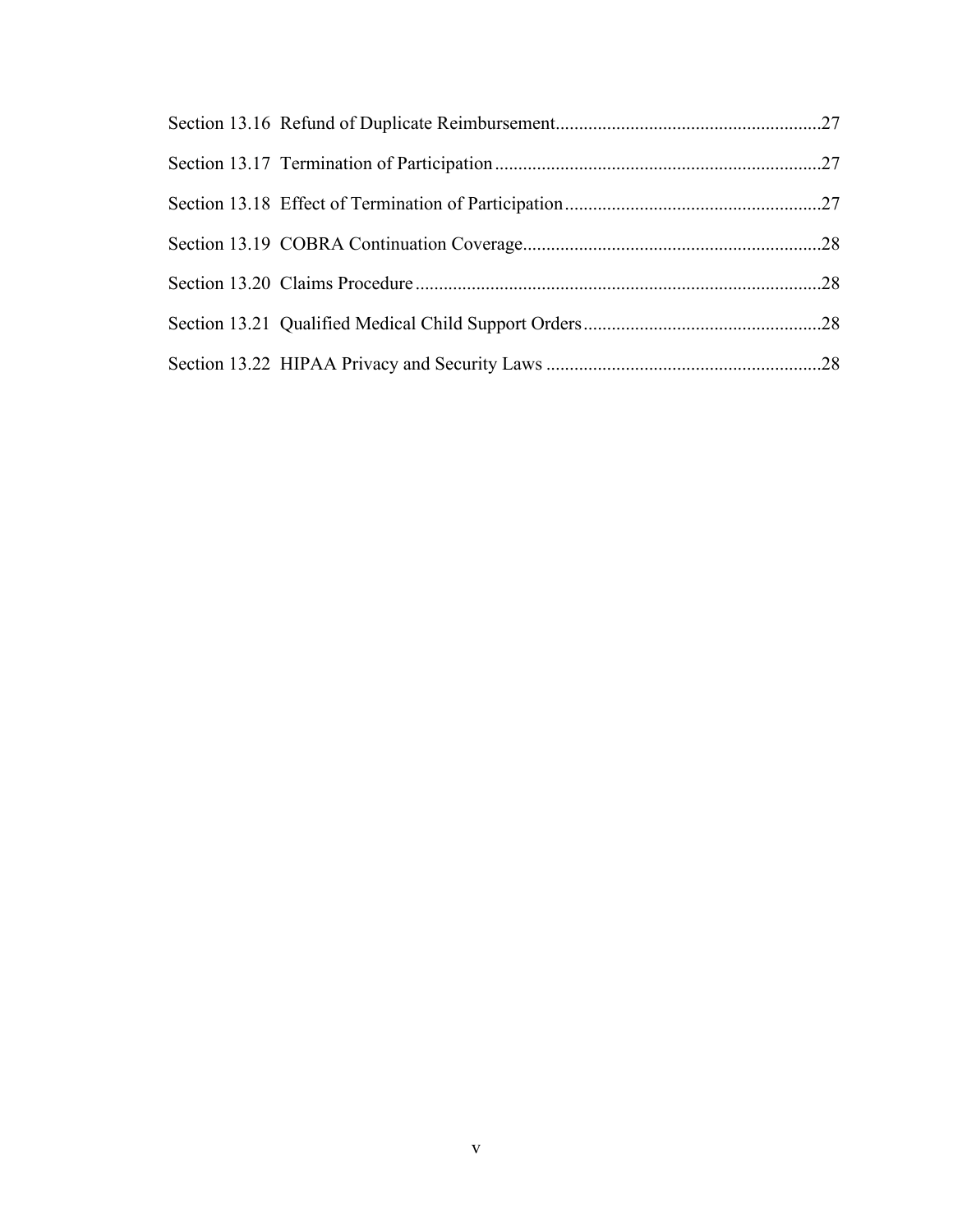#### ARTICLE I

#### PREAMBLES

Section 1.01 Adoption of Plan. Sparrow Health System (the "Employer") adopted the Sparrow Cafeteria Plan originally effective January 1, 1980 (the "Plan).

Section 1.02 **Amendment and Restatement of the Plan.** The Employer hereby amends and restates the Plan effective January 1, 2021 to comply with recent changes in law and **EREAMBLES**<br> **EREAMBLES**<br> **Sparrow Cafeteria Plan originally effective January 1, 1980 (the "Employer") adopted the<br>
Sparrow Cafeteria Plan originally effective January 1, 1980 (the "Plan).<br>
<b>Section 1.02** <u>Amendment and R</u> reflect plan design changes.

Section 1.03 Purpose. The purpose of the Plan is to provide Caregivers with the opportunity to select among various combinations of taxable and non-taxable Benefits and taxable compensation. Specifically, the Plan allows Participants to set aside "before-tax" dollars from their gross pay to be used by them for reimbursement for certain medical and dependent care expenses (see Article XII and XIII); and, to pay, on a pre-tax basis, their share of the premium payments under certain Benefit Plans; and to make or receive contributions, on a pretax basis, to a Health Savings Account, to the extent they qualify as an Eligible Individual. The Cafeteria Plan also may include an Opt-Out Cash Payment feature under which a Participant would be allowed to elect, in writing, to waive coverage under certain Benefit Plans and, in lieu thereof, receive a taxable Opt-Out Cash Payment.

Section 1.04 Adoption of Plan by Related Entities. The Employer, through Board resolution, may authorize the employees of other related entities of the Employer (within the meaning of Code Section 414(b), (c), (m) or (o)) to participate in the Plan. The Participating Employer shall be included within the meaning of the term "Employer" as defined in Article II. All provisions of the Plan shall apply to the Caregivers of the Participating Employer.

Section 1.05 Interpretation and Law. The Plan is intended to comply with Code Section 125. Where not governed by federal law, the Plan shall be administered and construed in accordance with Michigan law. The Plan is not intended to nor shall it be construed to be an amendment or interpretation of the provisions of any benefit plan maintained by the Employer, except to the extent that this Plan permits Caregivers who participate in this Plan to elect to participate in any such benefit plan. It is the intention of the Employer that the Plan be maintained for the exclusive benefit of eligible Caregivers.

#### ARTICLE II

#### **DEFINITIONS**

Throughout the Plan, various terms are used repeatedly. These terms have specific and definite meanings when capitalized in the text. For convenience, capitalized terms are collected and defined in this Article. Whenever capitalized terms appear in the Plan, they shall have the meanings specified in this Article. Where necessary or appropriate to the context, the masculine shall include the feminine, the singular shall include the plural and vice versa.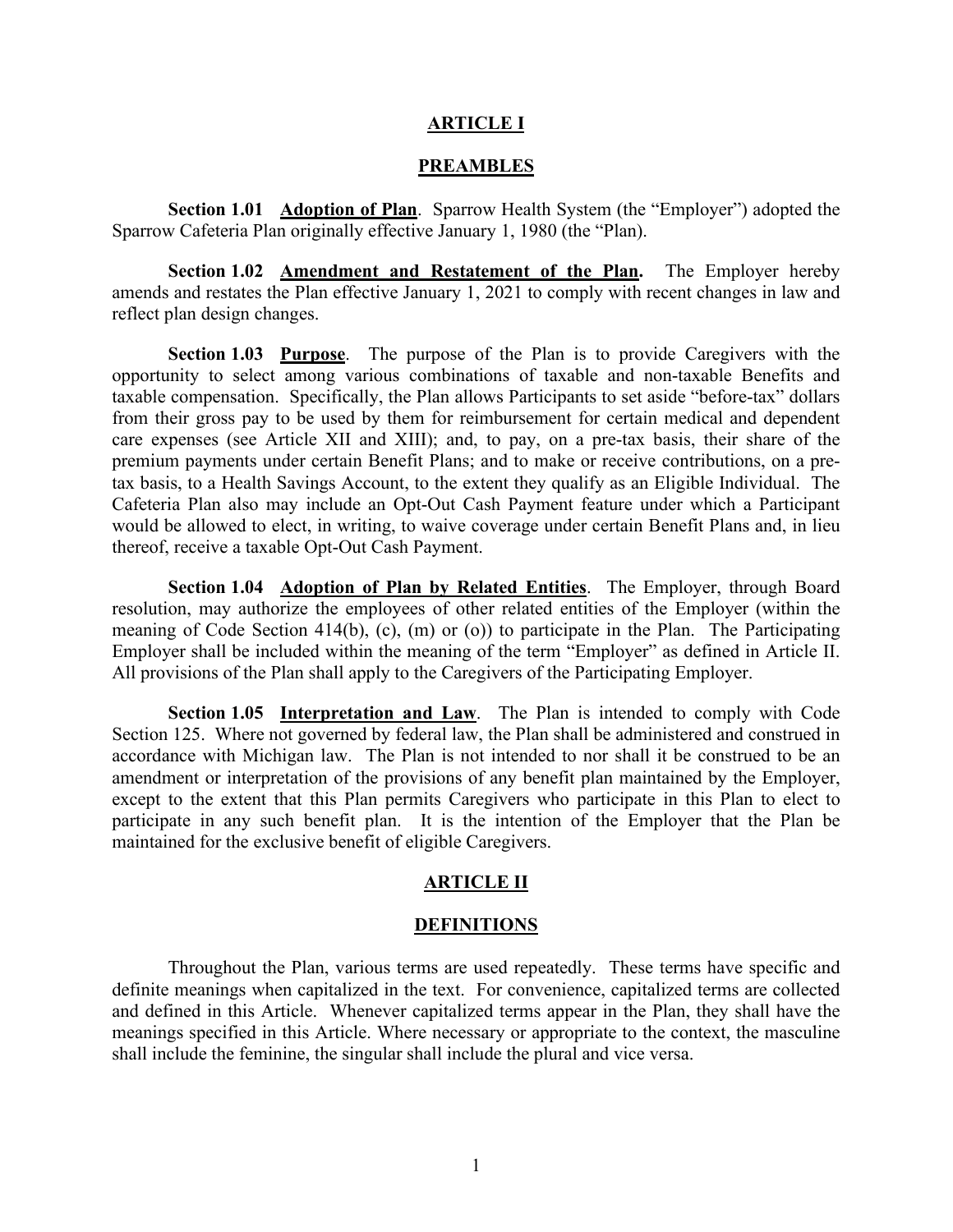Section 2.01 "Benefit" means the Permitted Taxable Benefits (e.g. cash) and nontaxable Qualified Benefits made available to Participants from time to time under this Plan. **Section 2.01 "Benefit"** means the Permitted Taxable Benefits (e.g. cash) and nontaxable Qualified Benefits made available to Participants from time to time under this Plan. Such Benefits shall be determined by the Plan Ad to Participants during each Annual Enrollment Period and described in the Welfare Benefit Plan. The specific provisions of Qualified Benefits shall be set forth in Articles XII and XIII (for the Spending Account Plans) and in separate plan documents, agreements, or contracts for the remaining Benefit, all of which are incorporated by reference into this Plan (referred to as "Benefit Plan(s)").

Section 2.02 "Claims Administrator" means the third party administrator or other organization that has been engaged by the Plan Administrator to perform benefit claims processing and adjudication services or carry out other administrative responsibilities on behalf of the Plan. The Claims Administrator also could mean the Plan Administrator for those benefits self-administered by it.

Section 2.03 "Code" means the Internal Revenue Code of 1986, as amended, together with its related rules and regulations. References to any Section of the Code shall include any successor provision.

Section 2.04 "Default Election Coverage" means the Plan Administrator, at its discretion or as required by law, may automatically enroll a Participant in the Default Election Coverage for a Plan Year in the case the Participant fails to timely and affirmatively elect coverage options, which may include premium surcharges as set forth in the Welfare Benefit Plan. The Plan Administrator will communicate any Default Election Coverage to Participants during each annual enrollment periods, including a description of the Default Election Coverage, the amount by which a Participant's salary will be reduced to pay for such Default Election Coverage, procedures for exercising a Participant's right to decline coverage under the Plan (and thus have no salary reduction), the deadline for making any elections and the period for which such elections are effective. Notwithstanding the foregoing, a Participant must timely and affirmatively elect to make contributions to a Health and/or Dependent Care Spending Accounts for a Plan Year; no default coverage election will apply to such spending accounts.

Section 2.05 "Dependent" means any individual who is deemed a "Dependent" under the terms of the applicable Benefit Plan. However, a Participant can pay premiums on a pre-tax basis under this Plan only for the Participant's Spouse or for the Participant's Dependents who meet the Code Section 152 definition of "dependent" (without regard to the earnings limit under §152(d)(1)(B); the special exclusions under §152(b)(1) or (2); or the age or student status requirements under  $\S152(c)(3)$ , provided that such qualifying child is age 26 or under during the entire Plan Year), even if the Benefit Plan allows coverage for individuals who do not qualify as such. The term "Dependent" throughout this document shall include the Spouse and other eligible tax-dependents.

Section 2.06 "Dependent Care Spending Account Plan" means the dependent care spending account offered by the Employer and covered by this Plan, as described in Article XII below.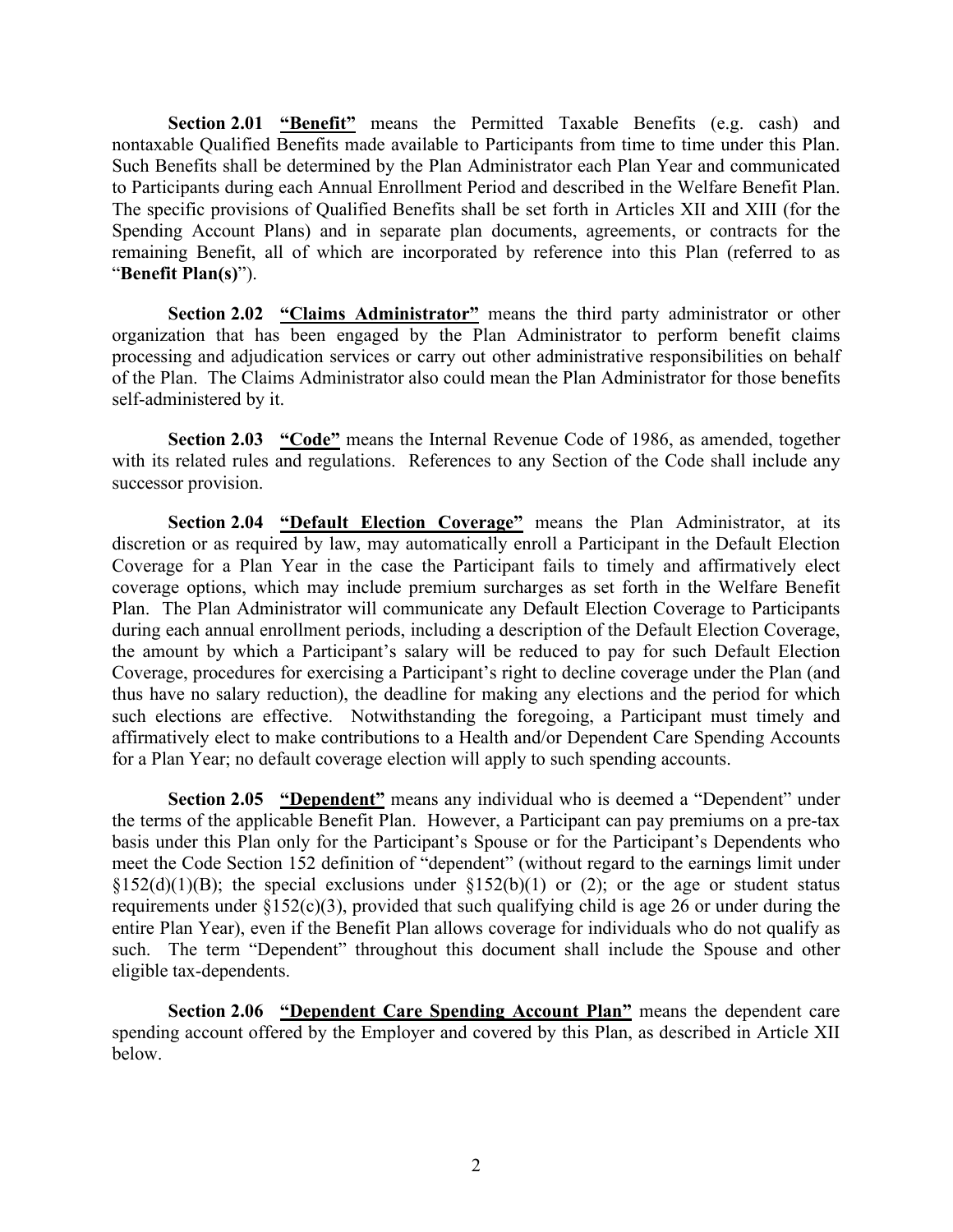Section 2.07 "Eligible Individual" means a Participant who can establish and make contributions to a Health Savings Account pursuant to Code Section 223 and related IRS regulations and guidance.

Section 2.08 "Caregiver" means any individual who is hired and designated by the Employer on its payroll as a common-law employee. Notwithstanding anything to the contrary in this document or any underlying Benefits Plan, the term "Caregiver" will not include any individual for whom the Employer designates as an independent contractor, leased employee, contract employee or worksite employee who is not treated as a common-law employee on the Employer's payroll. Section 2.07 "Eligible Individual" means a Participant who can establish and make<br>contributions to a Health Savings Account pursuant to Code Section 223 and related IRS<br>regulations and guidance.<br>Section 2.08 "Caregiver" m **Section 2.07 "Eligible Individual"** means a Participant who can establish and make<br>contributions to a Health Savings Account pursuant to Code Section 223 and related IRS<br>regulations and guidance.<br>**Employer on its payro** Section 2.07 "**Eligible Individual**" means a Participant who can establish and make<br>tions to a Health Savings Account pursuant to Code Section 223 and related IRS<br>
Section 2.08 "Caregiver" means any individual who is hire

any such person.

(as defined under Code Section 414(b), (c), or (m)) who are authorized in writing to participate in the Plan by Sparrow Health System (in the aggregate referred to as "Employer"); provided, however, that whenever the Plan indicates that the Employer may or shall take any action under the Plan, Sparrow Health System shall have sole authority to take such action for itself and as agent for any such related entity. The Welfare Benefit Plan contains a current listing of Participating Employers. Section 2.10 "**ERISA"** means any individual who is hired and designated by the Caregiver?<br>Section 2.08 "Caregiver" means any individual who is hired and designated by the<br>document or any underlying Benefits Plan, the term These exclusions from the term "Caregiver" shall apply regardless of a finding by the Plan<br>Administrator or any third party as to the common law employment status or reclassification of<br>any such person.<br>Section 2.09 "Empl

as presently enacted and as it may be amended from time to time, together with its related rules and regulations.

Section 2.11 "Health Care Spending Account Plan" means the health care spending account offered by the Employer and covered by this Plan as described in Article XIII below, which may, at the Plan Administrator's discretion, include General Purpose and/or Limited Purpose Health Care Spending Accounts as more fully described in the Welfare Benefit Plan.

Section 2.12 "Health Savings Account ("HSA")" means the health savings account established in accordance with Code Section 223 and related regulations and IRS guidance. For purposes of this Plan, the term "HSA" shall include only those HSAs that are linked to the Employer's High Deductible Plan(s) and provided through the trustee or custodian chosen by the in the Plan by Sparrow Health System (in the aggregate referred to as "Employer");<br>however, that whencever the Plan indicates that the Employer may or shall take any act<br>the Plan, Sparrow Health System shall have sole auth

Section 2.13 "Opt-Out Cash Payment" means the taxable cash payment benefit available to a Participant if he or she declines and waives in writing coverage under certain Participating Employers.<br>
Section 2.10 "ERISA" means the Caregiver Retirement Income Security Act of 1974,<br>
as presently enacted and as it may be amended from time to time, together with its related rules<br>
and regulations. discretion, which, if any, Benefit Plans will offer an Opt-Out Cash Payment and the amount of any such Opt-Out Cash Payment, which may be zero. A Participant is eligible for the Opt-Out Cash Payment only if he or she is eligible to actively participate in the particular Benefit Plan that offers such an Opt-Out Cash Payment. Participants will be informed of the availability and amount of any Opt-Out Cash Payment during their initial enrollment period or during the Annual Enrollment Period. Any Opt-Out Cash Payment shall cease on the date the Participant is no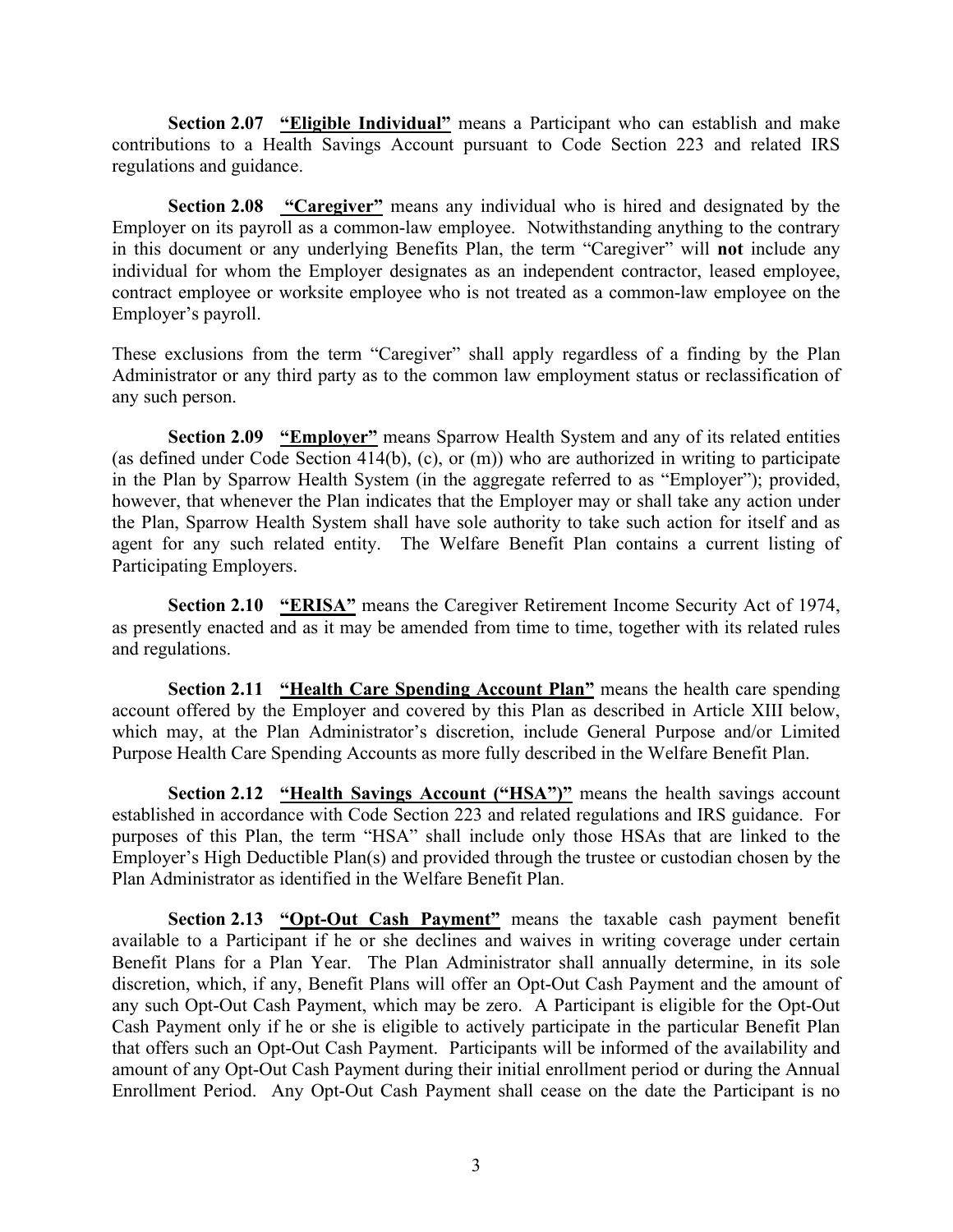longer covered as an active Participant under the Benefit Plan, including as of the date any COBRA coverage under the Benefit Plan begins.

covered as an active Participant under the Benefit Plan, including as of the date any<br>A coverage under the Benefit Plan begins.<br>Section 2.14 "Participant" means a Caregiver who has met the eligibility requirements<br>d in Art specified in Article III, who has commenced participation in the Plan pursuant to Article IV, and longer covered as an active Participant under the Benefit Plan, including as of the date any<br>COBRA coverage under the Benefit Plan begins.<br>Section 2.14 "Participant" means a Caregiver who has met the eligibility requireme the Welfare Benefit Plan documents. longer covered as an active Participant under the Benefit Plan, including as of the date any COBRA coverage under the Benefit Plan begins.<br>
Section 2.14 "Participant" means a Caregiver who has met the eligibility requirem

Section 2.15 "Participating Employers" means any related entity (as defined by Code of directors, adopts the Plan by resolution of such related entity's board of directors. Participating employers are identified in the Welfare Benefit Plan.

Section 2.16 "Permitted Taxable Benefits" mean cash and certain other taxable benefits treated as cash for purposes of Code Section 125, including any Opt-Out Cash Payments and benefits attributable to Employer contributions that are currently taxable to the Caregiver upon receipt and benefits purchased with after-tax employee contributions. covered as an active Participant under the Benefit Plan, including as of the date any<br>A coverage under the Benefit Plan begins.<br>Section 2.14 "Participant" means a Caregiver who has met the eligibility requirements<br>din Arti Section 2.14 "**Planting means** at Caregiver who has met the eligibility requirements<br>
d in Article III, who has commenced participation in the Plan pursuant to Article IV, and<br>
active participation has not terminated under

and any subsequent amendments (which includes Dependent Care and Health Care Spending Account Plans).

organization(s) specifically delegated by the Employer's Board of Directors to administer the Plan.

Section 2.19 "Plan Year" means the 12-month period on which the plan records and elections are kept beginning and ending on the dates set forth in the Welfare Benefit Plan.

Section 2.20 "Qualified Benefit" means any benefit excluded from the Caregiver's taxable income pursuant to an express provision of the Code which is specifically recognized as a "qualified benefit" under Code Section 125 and related Treasury Regulations. Generally, qualified benefits include group term life insurance benefits (Code Section 79), accident and benefits treated as can for purposes of Code Section 125, including any opt-Out Cash Payments<br>and benefits attributable to Employer contributions that are currently taxable to the Caregiver<br>upon receipt and benefits purcha under the Employer's group health plan or under a group health plan sponsored by a different employer; accidental death and dismemberment insurance benefits (Code Section 106); longterm or short-term disability benefits (Code Section 106); dependent care assistance benefits (Code Section 129); adoption assistance benefits (Code Section 137); qualified cash or deferred arrangement that is part of a qualified defined contribution (401(k)) plan; and contributions to a Health Savings Accounts.

Notwithstanding the foregoing, the following types of benefits do not constitute Qualified Benefits (and thus they cannot be offered under the Plan): scholarship benefits (Code Section 117); employer-provided meals and lodging benefits (Code Section 119); educational assistance benefits (Code Section 127); fringe benefits (Code Section 132); long-term care insurance benefits or services (Code section 106); group-term life insurance benefits on the life of any individual other than an employee; health reimbursement arrangement benefits; contributions to Archer MSA (Code Section 106(b) and 220); elective deferrals to a section 403(b) plan; or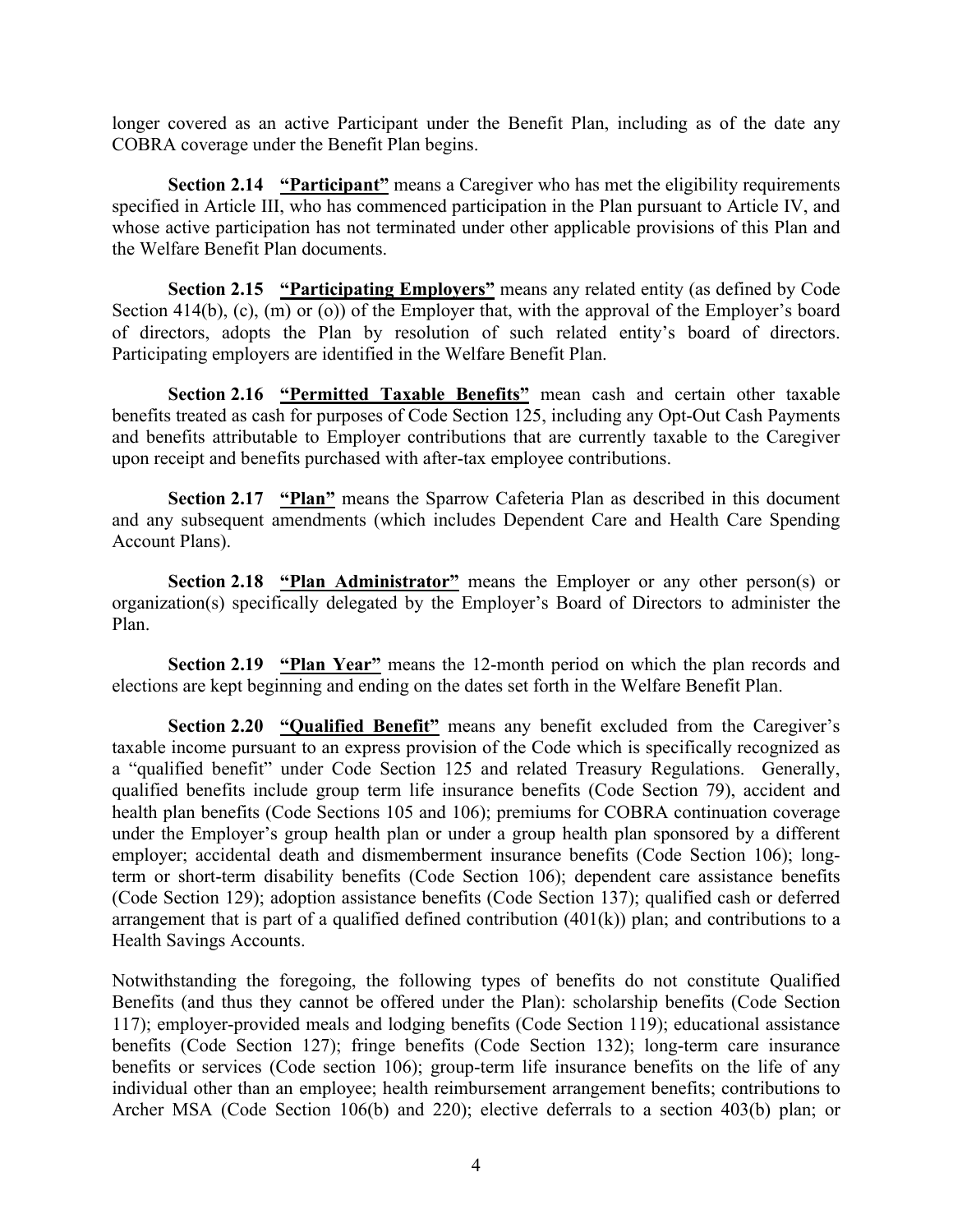group-term life insurance benefits that offer a permanent benefit, or any other benefits prohibited by treasury regulations or other IRS guidance.

erm life insurance benefits that offer a permanent benefit, or any other benefits prohibited<br>sury regulations or other IRS guidance.<br>Section 2.21 "Spouse" means an Caregiver's husband or wife to whom the Caregiver is<br>marri legally married as recognized by the laws of the State or foreign jurisdiction in which the group-term life insurance benefits that offer a permanent benefit, or any other benefits prohibited<br>by treasury regulations or other IRS guidance.<br>**Section 2.21** "Spouse" means an Caregiver's husband or wife to whom the Ca common law marriages, even if common-law marriages are recognized under the laws of the Participant's State of domicile. The legal married status between the Caregiver and Spouse must have existed at the time that the expense was incurred for which reimbursement is claimed, but shall not include an individual who is legally separated from the Caregiver under a decree of divorce, legal separation or of separate maintenance. group-term life insurance benefits that offer a permanent benefit, or any other benefits prohibited<br>by treasury regulations or other IRS guidance.<br>
Section 2.21 "Spouse" means an Caregiver's husband or wife to whom the Car

Section 2.22 "Welfare Benefit Plan" means the "Sparrow Health System Group<br>Benefit Plan – Legal Wrap Plan Document and Summary Plan Description which includes and incorporates Supplemental Plan Documents. The relevant provisions of the Welfare Benefit Plan that are specifically cross referenced in this Plan document are incorporated by reference herein.

#### **ARTICLE III**

#### **ELIGIBILITY**

A Caregiver who is eligible to participate in a Benefit Plan (i.e., an Eligible Caregiver as defined and as set forth in the Welfare Benefit Plan document) shall be eligible to participate under this Plan.

### ARTICLE IV

#### **PARTICIPATION**

(and separation or of separate mantenance.<br>
Section 2.22 "Welfare Benefit Plan" means the "Sparrow Health System Group<br>
Plan Description which includes and<br>
Plan Description Plan Documents and Summary Plan Description whi eligibility requirements of Article III above shall commence participation in the Plan on the date that he or she becomes eligible for coverage under one or more of the applicable Benefit Plan, Enerti Plan. Tegal wrap Pian Document and Summary Plan. Planether than the incorporates Supplemental Plan Documents. The relevant provisions of the Welfare Benefit Plan.<br>
that are specifically cross referenced in this Pla The must proper must proper must complement than the enterpretent properties. The relievant provisions of the welfare Benefit Pan<br>
ARTICLE III<br>  $ELLGIBHLITY$ <br>
A Caregiver who is eligible to participate in a Benefit Plan (i.e. process as established by the Plan Administrator and as set forth in Article VI before his or her participation in the Plan shall become effective. **ELEGENDEE AVAILABLE AVAILABLE AVAILABLE AVAILABLE AVAILABLE AVAILABLE ARE DESCRIBE A DESCRIBE A CARGIVER DRIVER SPINITE AND ADMINISTED MANUTE AND MONORATION Section 4.01 Commencement of Participation. A Carcegiver who ha** 

Section 4.02 Meaning of Participation. Participation entitles a Participant to elect Each of the Benefit Plans incorporated in this Plan may have its own eligibility requirements for participation which differ from those set forth in this Plan. The eligibility and participation requirements set forth in this Plan relate only to participation in this Plan and shall have no effect on any eligibility or participation requirements set forth under the applicable Benefit Plan.

Section 4.03 Dependents. The Participant's Dependents may not participate actively in the Plan (i.e., a Dependent may not be given the opportunity to select or purchase Benefits offered under the Plan), but the Participant's Dependent may benefit from the Participant's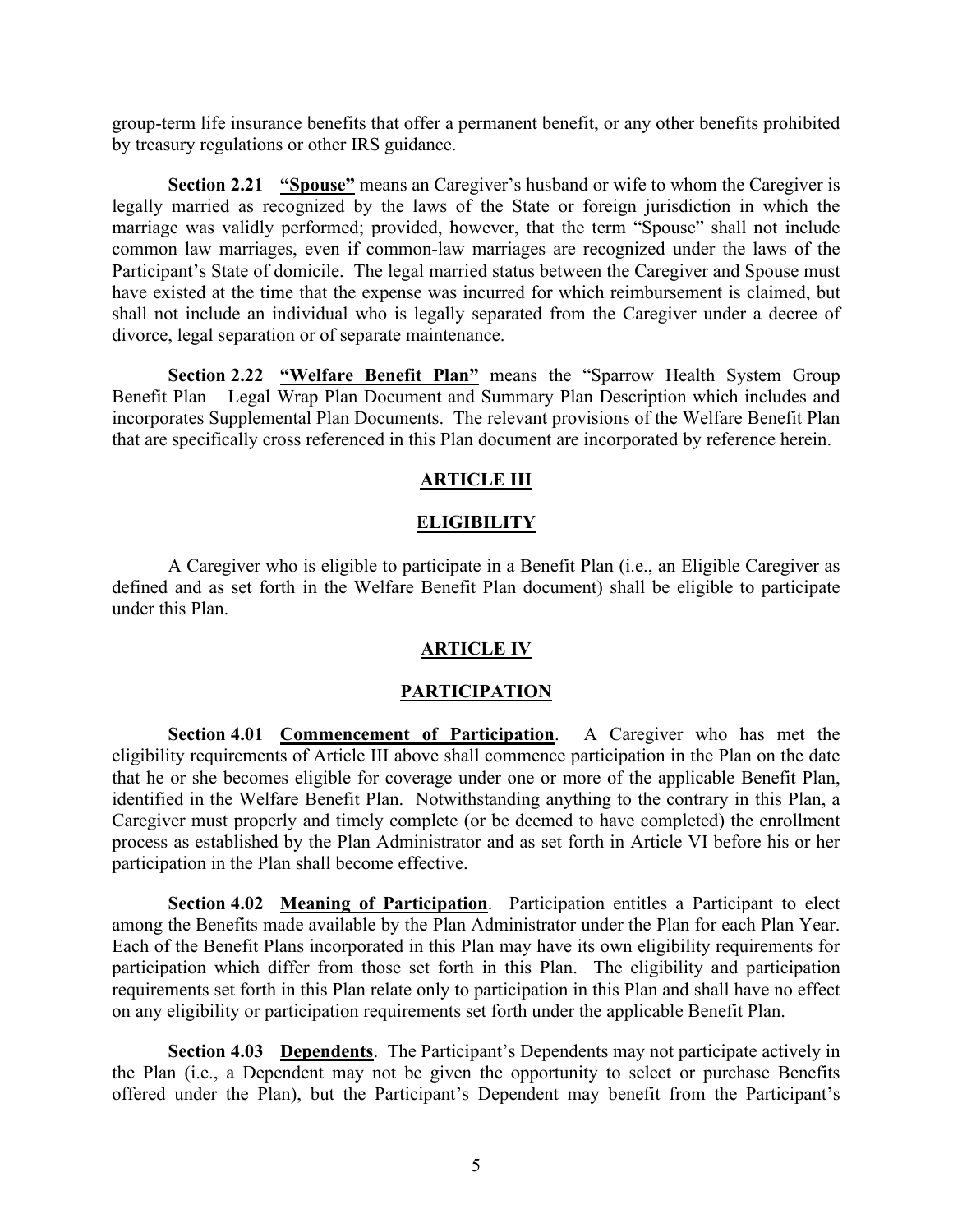election of Benefits. Further, upon the death of a Participant, no rights under the Plan will inure<br>to a Dependent, except as provided under a specific Benefit Plan.<br>ARTICLE V<br>TERMINATION OF PARTICIPATION to a Dependent, except as provided under a specific Benefit Plan.

# **ARTICLE V**

#### TERMINATION OF PARTICIPATION

Section 5.01 Termination of Participation. Except as provided in Section 5.02 (COBRA Coverage), Article XI (Leave of Absence), Articles XII and XIII (regarding Spending election of Benefits. Further, upon the death of a Participant, no rights under the Plan will inure<br>
to a Dependent, except as provided under a specific Benefit Plan.<br> **ARTICLE V**<br> **COBRA Coverage), Article XI (Leave of Ab** Accounts) or otherwise provided under the terms of the Welfare Benefit Plan, participation in the Example 19 and the Funder of the Plan shall termination of Benedict, and the Plan or termination of Participation.<br> **ARTICLE V**<br> **PERMINATION OF PARTICIPATION**<br> **PARTICIPATION**<br> **PERMINATION OF PARTICIPATION**<br> **PARTICIPAT** employment with the Employer (or the date of the Participant's final regular payroll from the Employer if later). A Participant's employment shall be deemed to terminate in any of the following situations:

- (a) voluntary or involuntary termination of employment;
- (b) death;
- (c) retirement;

(d) leave of absence, including for disability (except as otherwise provided under the terms of the Welfare Benefit Plan); or

(e) failure to meet the eligibility requirements of Article III.

A Participant who terminates active participation in the Plan may continue coverage under a Benefit Plan to the extent that the terms and conditions of such Benefit permit continued coverage.

Section 5.02 COBRA Continuation Coverage. Notwithstanding the provisions of Section 5.01, continuation coverage under any Benefit Plan which is a "group health plan" as that term is defined in Code Section 5000 shall be provided under the group health plan to Participants, their covered Spouses and dependents to the extent required under ERISA Sections 601 through 608, and Code Section 4980B ("COBRA"). The terms of such COBRA continuation coverage, if any, shall be described in the Welfare Benefit Plan document. If a Participant elects COBRA coverage under an applicable Benefit Plan, the Participant may continue participation under this Plan to pay for required contributions under such Benefit Plan to the extent he or she is still receiving compensation from the Employer. A rancepant who certainters active participantom in the rain may commute coverage<br>
and among the type and among the terms and conditions of such Benefit permit continued<br>
coverage.<br>
Section 5.02 COBRA Continuation Coverag

# ARTICLE VI

### ELECTION OF BENEFITS

Section 6.01 Available Benefits. Prior to the beginning of each Plan Year, the Plan Administrator will designate the type and amount of Benefits that are available for Participant election under the Plan for the following Plan Year and the cost to Participants of each such Benefit. The Plan Administrator may impose such conditions on allowing a Participant to accept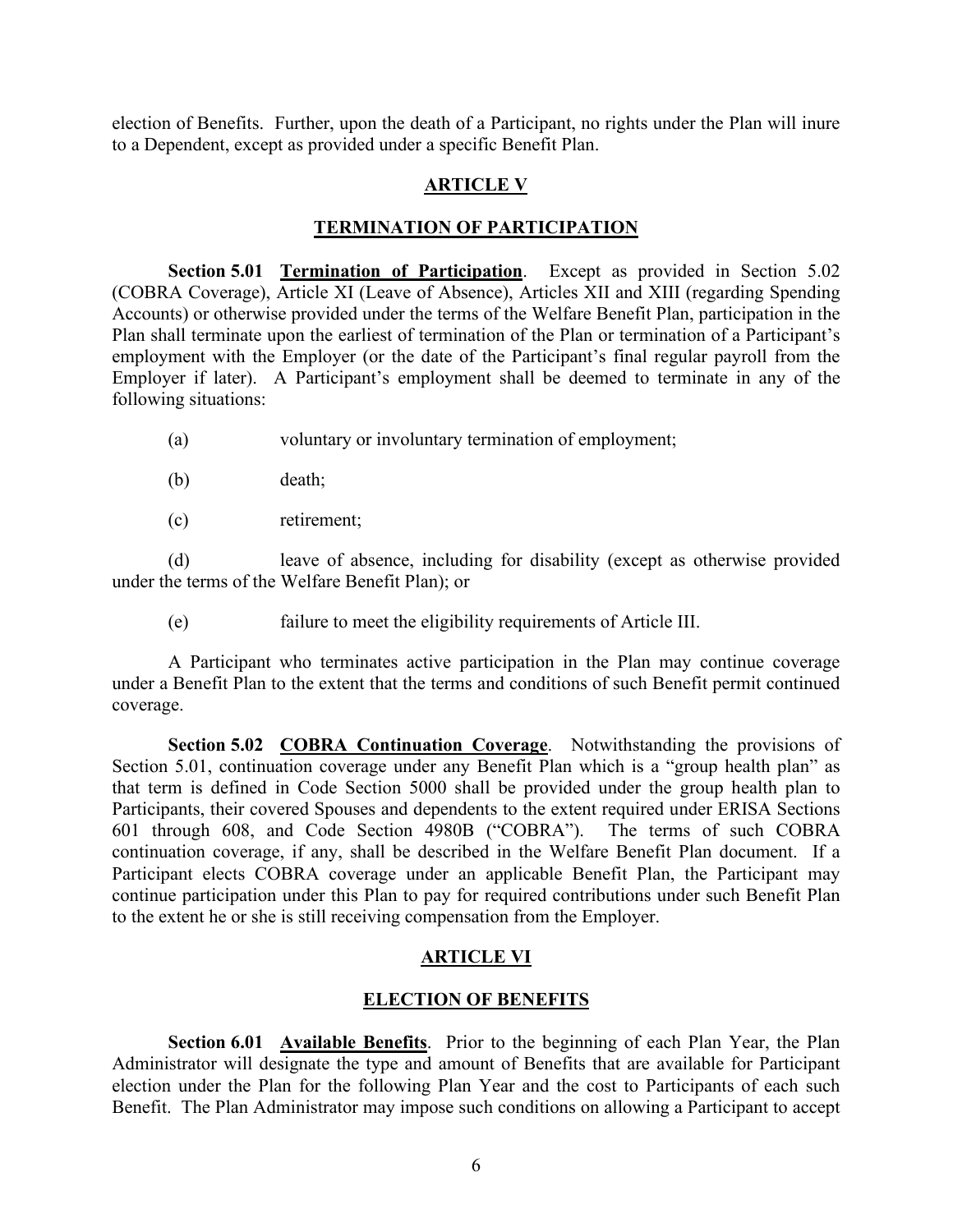or decline Benefits coverage as it determines are appropriate, in its discretion; including, but not limited to, requiring that a Participant provide proof of other, comparable coverage that is then in effect with respect to the Participant (e.g., through a Spouse's employer, etc.).

Section 6.02 Notification. Prior to the beginning of each Plan Year, the Plan Administrator will notify (electronically or otherwise) each Caregiver who is eligible pursuant to Article III for participation in the Plan for the following Plan Year of the Benefits available for selection under the Plan for such following Plan Year. Participants are responsible to timely notify the Plan Administrator of any changes to their mailing addresses. The notice generally may include: ne Benefits coverage as it determines are appropriate, in its discretion; including, but not<br>to, requiring that a Participant provide proof of other, comparable coverage that is then in<br>tith respect to the Participant (e.g

(a) A description of each Benefit available under the Plan for the Plan Year including whether the Benefit is taxable or non-taxable;

(b) The maximum amount of salary reduction that a Participant may direct to be used on his or her behalf to provide Benefits;

(c) The available minimum and maximum levels of coverage under each Benefit; and

the Plan for the Plan Year.

Section 6.03 Minimum Benefits. The Plan Administrator may require Caregivers to elect, with respect to a specified Benefit, a minimum level of such Benefit for the Plan Year. Minimum benefits shall be determined by the Plan Administrator from the Benefits available under the Plan for the Plan Year, and each Caregiver shall be notified in writing of the identity and amount of minimum benefits for the Plan Year. Such notification shall be in conjunction with the notification of available Benefits pursuant to Section 6.02 and shall be given prior to the beginning of the Plan Year or participation. If a Participant fails to elect at least the minimum (a) A description of each Benefit available under the Plan for the Plan Year including<br>whether the Benefit is taxable or non-taxable;<br>
(b) The maximum amount of salary reduction that a Participant may direct to be used<br>
o deemed to have elected the minimum Default Election Coverage outlined in Section 6.04 below. Plan Year.<br>
(a.03 **Minimum Benefits**. The Plan Administrator may require Caregivers to<br>
cost to a specified Benefit, a minimum level of such Benefit for the Plan Year.<br>
Effits shall be determined by the Plan Administrator **Section 6.03 <u>Minimum Benefits</u>**. The Plan Administrator may require Caregivers to the Blan Year. The beam Steam Hold decremined by the Plan Year, and each Caregiver shall be notified in writing of the identity more peri

Section 6.04 Election Process, Including Automatic Enrollment Process. In conjunction with the distribution of the written notice as provided in Section 6.02 above, the Plan Administrator shall inform eligible Caregivers of the enrollment process (which may be electronic) for participation in the Plan for the following Plan Year. A Participant may not revoke or modify any election made under this Plan for the Plan Year, except as provided in Section 6.05.

elect the type of benefits and amount he or she wants to contribute to the Plan for the upcoming Plan Year. The enrollment period will begin and end on dates determined by the Plan Administrator. These dates always will be prior to the beginning of the next Plan Year. Participants must make their elections before the start of the new Plan Year. Coverage for each benefit elected becomes effective on the first day of the Plan Year following each enrollment period and the coverage continues until the last day of such Plan Year. If a Participant fails to timely complete the enrollment process, he or she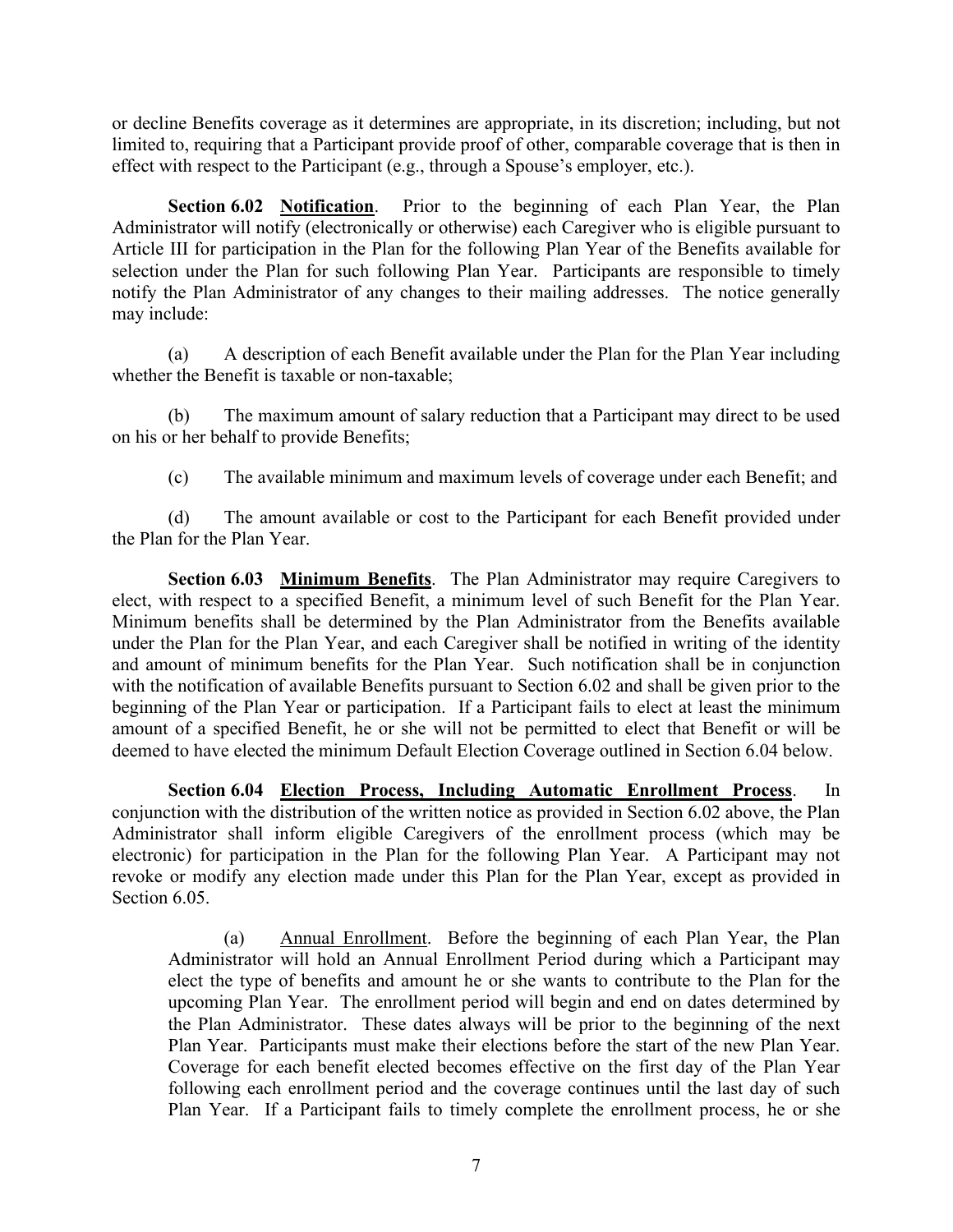generally will not be covered under any of the Benefits under the Plan (except as otherwise provided in subparagraph (c) below).

(b) If will not be covered under any of the Benefits under the Plan (except as<br>se provided in subparagraph (c) below).<br>(b) Enrollment for New Caregivers. New employees will be enrolled in the<br>on becoming eligible to partic Plan upon becoming eligible to participate in any of the Benefits provided under the Plan and timely and accurately completing the enrollment process established by the Plan Administrator as set forth in the Welfare Benefit Plan. Coverage in the Plan as elected by new Caregivers will become effective upon enrollment for the remainder of the Plan Year. If a Participant fails to timely complete the enrollment process, he or she generally may not receive any Benefits under the Plan for the remainder of that Plan Year (except as otherwise provided in subparagraph (c) below). A Participant then may elect to participate for a subsequent Plan Year by making timely elections during the Annual generally will not be covered under any of the Benefits under the Plan (except<br>otherwise provided in subparagraph (c) below).<br>(b) Enrollment for New Caregivers. New employees will be enrolled in<br>Plan upon becoming eligible (c) sty will not be covered under any of the Benefits under the Plan (except as se provided in subparagraph (c) below).<br>
(b) <u>Enrollment for New Carcegivers</u>. New employees will be cnrolled in the plan obecoming eligible t generally will not be covered under any of the Benefits under the Plan (except as otherwise provided in subparagraph (c) below).<br>
(b) Enrollment for New Carcgivers. New employees will be enrolled in the Plan upon becoming

establish Default Election Coverage under which a Participant may be deemed to have the Welfare Benefit Plan. For example, the Plan Administrator may establish default election coverage, which may include deemed premium surcharges, for existing Participants providing that they will be deemed to have elected the same elections in effect for the prior Plan Year with respect to all Benefits under the Plan, other than the Dependent Care Spending Account Plan and/or Health Care Spending Account Plan (which requires an affirmative election to participate each and every Plan Year). If the Plan Administrator decides to implement such a default election coverage (e.g. for newly hired Eligible Caregivers and/or existing Participants), the Plan Administrator will notify Participants in writing (e.g. in the initial or open enrollment materials) of such default election coverage, including a description of the default elections, the amount of the salary reduction, the period of time for which the election is effective, the procedures to decline coverage and the deadline for making elections.

Section 6.05 Involuntary Election Modifications. At any time prior to or during the Plan Year, the Plan Administrator may require some or all Participants to modify their Benefit elections under the Plan if the Plan Administrator determines to its satisfaction that such modifications are necessary in order to preserve the tax-preferred status of this Plan under Code Section 125 or of any Benefit available under the Plan under any other applicable provision of the Code. Specifically, such modifications may be required in order to enable the Plan or any Benefit available under the Plan to satisfy the nondiscrimination requirements of applicable provisions of the Code. The Plan Administrator shall adopt and follow uniform and nondiscriminatory rules for purposes of this section and its decisions regarding involuntary election modifications shall be final and binding. The Plan Administrator reserves the discretion to disaggregate the Plan for different employee groups for non-discrimination testing purposes to the extent permitted under a good faith interpretation of the Code. rartiopants in wring (e.g. in the mutual or open chromient materials) or such density reduction, every and the salary reduction, the period of time for which the election is effective, the procedures to decline coverage a

Section 6.06 Voluntary Election Modifications. Under the circumstances specified under the Plan during a Plan Year, and, in some cases, to make a new election with respect to the remainder of the Plan Year provided that the new election is consistent with the reason that such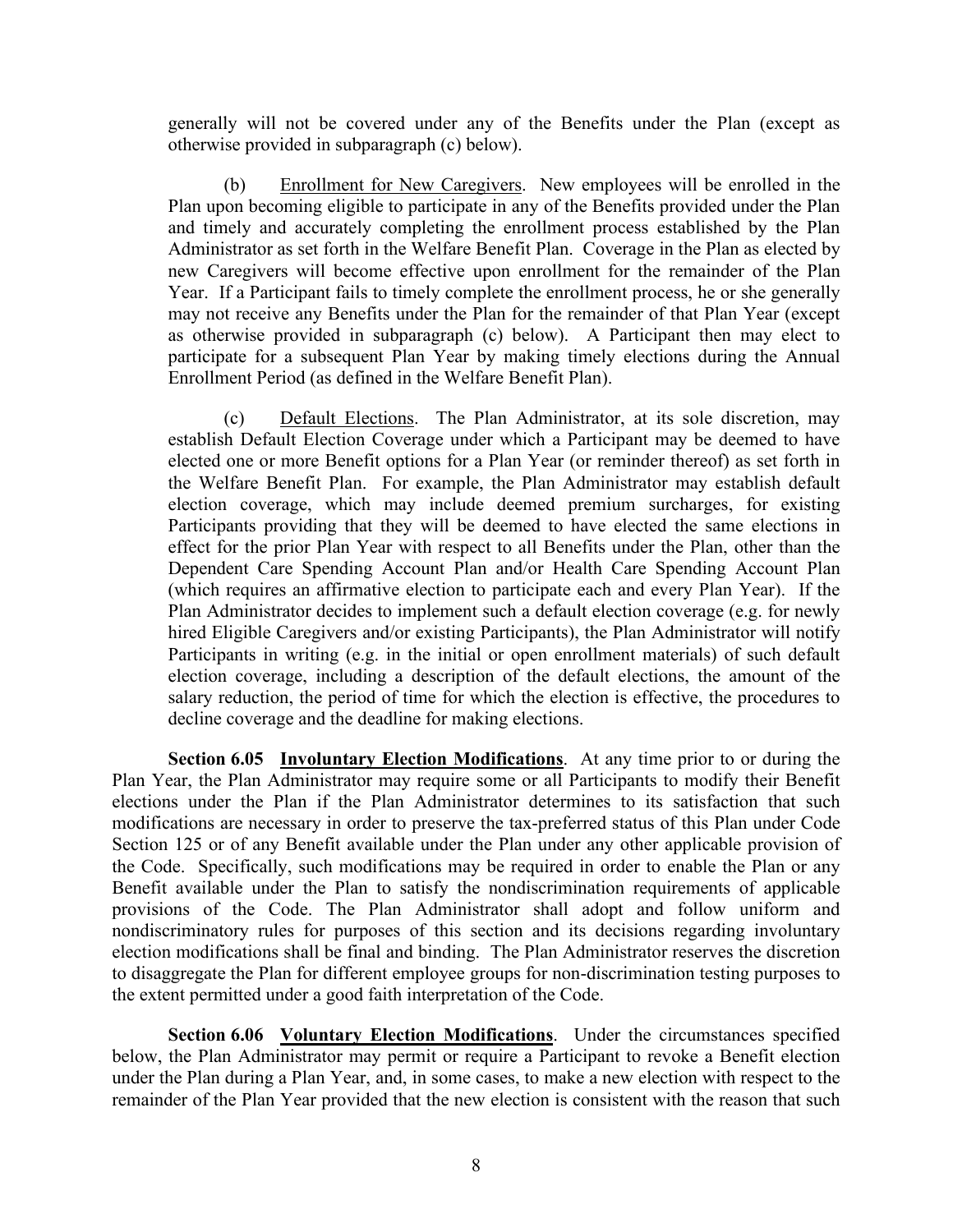change is permitted, subject, however, to any restrictions set forth under the Welfare Benefit Plan.

(a) Cost or Coverage Changes. This Section  $6.06(a)(1)$  through (4) explains the circumstances under which a Participant's election may be modified as a result of certain cost or coverage changes to a Benefit or a benefit package option available under the applicable Benefit Plan. Notwithstanding anything to the contrary in this Section 6.06(a), a Participant's election with respect to the Health Care Spending Account Plan may not be changed under the circumstances described in this Section 6.06(a)(1) through (4).

(1) Cost Changes. In the event that the cost of a Benefit increases or decreases during a Plan Year, the Plan automatically may increase or decrease, as applicable, all affected Participants' salary reduction contributions for such Benefits on a reasonable and consistent basis.

 If the cost charged to a Caregiver for a Benefit significantly increases or decreases during the Plan Year, the Participant may make a corresponding change in his or her salary reduction contributions under the Plan. Changes that may be made include electing to participate in the Plan with respect to the Benefit with the decreased cost or in is permitted, subject, however, to any restrictions set forth under the Welfare Benefit (a)  $\frac{Cost~or~Coverer_{\text{APC}}}{\text{Canner_{\text{SPC}}}}$ . This Section 6.06(a)(1) through (4) explains the stances under which a Participant's election the case of an increase in cost, revoking an election for that coverage and, in lieu thereof, either receiving similar coverage or dropping coverage if no other benefit package option providing similar coverage is available. The Plan Administrator in its sole discretion shall determine if the increase or decrease is significant.

 A cost increase or decrease refers to an increase or decrease in the amount of salary contributions under the Plan, whether the increase or decrease results from an action taken by the employee (such as switching from full-time to part-time) or from action taken by the Plan Administrator (such as increasing or decreasing the amount of employer contributions for Caregivers).

 The cost changes allowed under this sub-paragraph (1) applies to the Dependent Care Spending Account Plan only if the cost change is imposed by a dependent care provider who is not a relative (as defined by Code Section 152) of the Caregiver.

(2) Coverage Changes. If an Caregiver (or his or her dependents) has a significant curtailment of coverage (i.e. an overall reduction in coverage) under a Benefit which does not result in a loss of coverage (as defined below) (e.g. a significant increase in the deductible, co-pay or out-of-pocket cost sharing limit), an Caregiver receiving such coverage may revoke his or her election for such coverage and, in lieu thereof, elect to receive on a prospective basis coverage under another benefit package option with providing similar coverage is a walable. The Plan Administrator in its sole discretion<br>
A cost increase or decrease ris significant.<br>
A cost increase or decrease refis to an increase or decrease in the amount of<br>
salary co Administrator in its sole discretion shall determine if the curtailment is significant. A cost increase or decrease relatio to an increase or decrease in the amound of<br>salary contributions under the Plan, whether the increase or decrease results from an<br>action taken by the employee (such as switching from ful

coverage under a Benefit that is a loss of coverage, the Caregiver may revoke his or her election for such coverage and, in lieu thereof, elect to receive on a prospective basis coverage under another benefit package option with respect to the applicable Benefit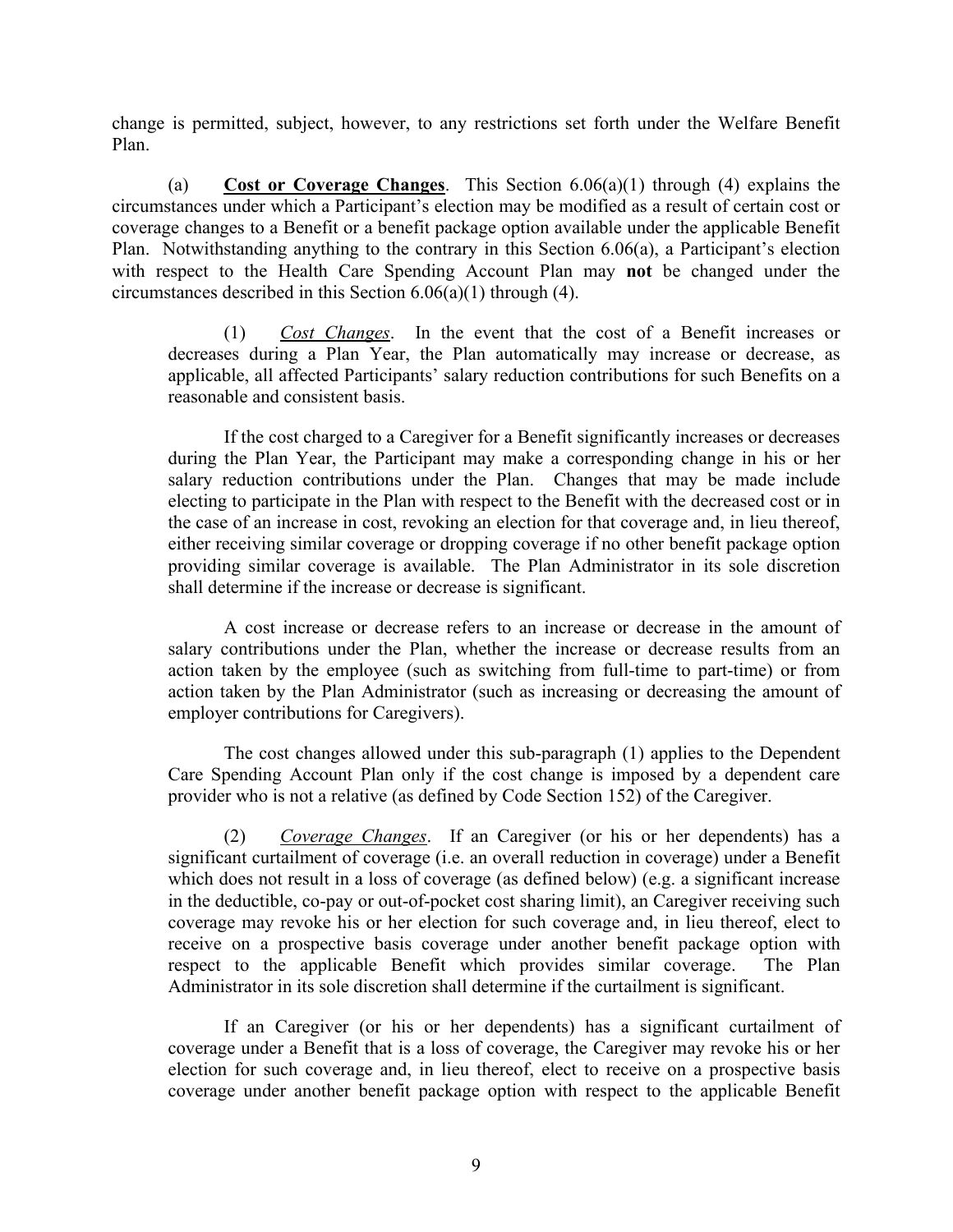which provides similar coverage or completely drop coverage if no other benefit package option providing similar coverage is available. A loss of coverage means a complete loss of coverage under the benefit package option with respect to a Benefit, a substantial decrease in medical providers available under a benefit package option or a reduction in benefits for a specific type of medical condition or treatment with respect to which the which provides similar coverage or completely drop coverage if no other benefit package<br>option providing similar coverage is available. A loss of coverage means a complete loss<br>of coverage under the benefit package option browides similar coverage or completely drop coverage if no other benefit package<br>providing similar coverage is available. A loss of coverage means a complete loss<br>rage under the benefit package option with respect to a B

 If the Plan adds a new Benefit Plan or benefit package option, or an existing benefit package option is significantly improved during the Plan Year, an Caregiver may revoke his or her election under the Plan and, in lieu thereof, make an election on a prospective basis for coverage under the new or improved Benefit or benefit package option.

which provides similar coverage or completely drop coverage if no other benefit package<br>option providing similar coverage is available. A loss of coverage means a complete loss<br>of coverage under the benefit package option made under another employer plan (including a plan of the same employer or of another employer), if the other employer plan permits participants to make an election change under the same circumstances described under this Section 6.06 or this Plan permits Participants to make an election for a period of coverage (Plan Year) that is different from the period of coverage under the other cafeteria plan or other employer plan. benefits for a specific type of medical condition or treatment with respect to which the<br>Carcy of this or her dependents) is currently in a course of treatment.<br>
If the Plan adds a new Benefit Plan or benefit package opti

(4) Loss Of Coverage Under Another Group Health Plan. If an Caregiver (or his or her Dependents) loses coverage under any group health coverage sponsored by a election change under this Plan to add coverage for himself or herself (or for his or her Dependents), on a prospective basis, under the applicable Benefit Plan.

(b) Special Enrollment Events of HIPAA. If the Benefit is a "group health plan" subject to the Health Insurance Portability and Accountability Act ("HIPAA") (as codified under Code Section 9801 and related regulations) and to the extent permitted by the applicable plan document or insurance policy for such Benefit, a Participant may revoke an election during a period of coverage and make a new election that corresponds with the special enrollment rights provided in Code Section 9801(f) and related regulations.

Under Code Section 9801(f) and related regulations, special enrollment rights allow a employer), it to enter employer plan permits particularity to make an election change and entero and the metric plan converge. (Plan Year) that is different from the period of coverage under the other cafeteria plan or ot under the same crucular<br>state point of the system of the orient of the SP and permit Participants to make an election for a period of coverage (Plan Year) that is different<br>from the period of coverage Under Another Group Participants to make an election for a period of ocverage (Plan Year) that is different<br>from the period of overage under the other cafeteria plan or other employer plan.<br>(4) Loss Of Coverage Under Another Group Health Pla certified that he or she was covered by another group health plan or health coverage and he or (4) *Loss Of Coverage Under Another Group Health Plan*. If an Carcgiver (or<br>his or her Dependents) loses coverage under any group health coverage sponsored by a<br>governmental or eleatational institution, the Caregiver may reasons such as legal separation, divorce, annulment of marriage, death, termination of ms or ner lopenonests losses coverage under any group nearm overage sponsored or a<br>movemental or change under this Plan to add coverage for himself or herself (or for his or her<br>Dependents), on a prospective basis, under t full-time to part-time status, strike), change in place of residence or work, failure to elect COBRA coverage on termination of employment, cessation of the other employer's Dependents), on a prospective basis, under the applicable Benchit Pian.<br>
(b) Special Earth collingent Events of HIPAA. If the Benefit is a "group health plan"<br>
subject to the Health Insurance Portability and Accountability considered to have lost coverage under this provision if he or she failed to pay the required by the the the model of the model of the model is the model of the distance of the model of Code Section 9801 and related regulations) and to the extent permitted by the applicable plane Code Section 9801 and related regu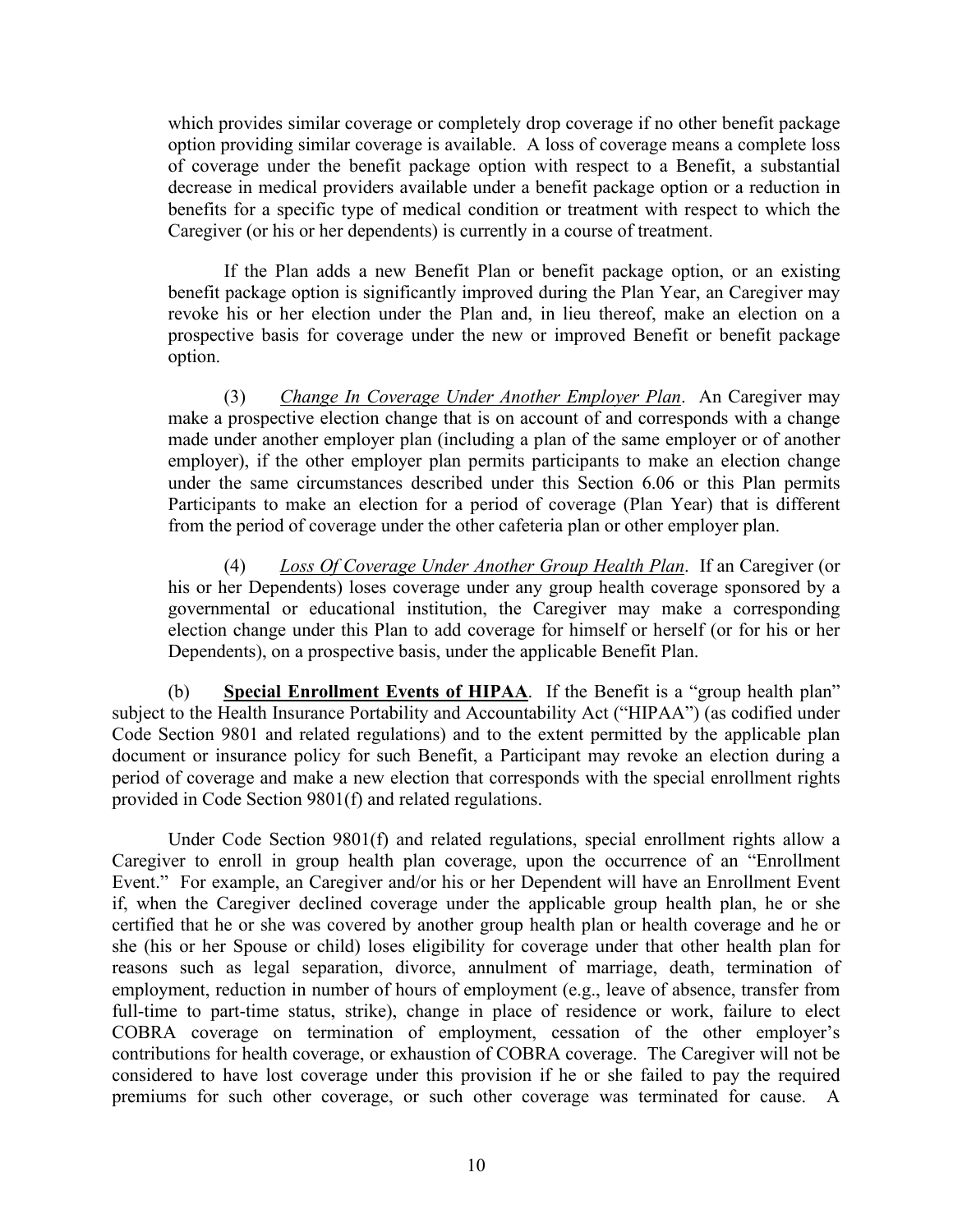Caregiver and/or his Dependent also may experience an Enrollment Event if he or she loses<br>coverage under Medicaid or a State's Child Health Insurance Program (CHIP). Finally, a<br>Caregiver may experience an Enrollment Event coverage under Medicaid or a State's Child Health Insurance Program (CHIP). Finally, a Caregiver and/or his Dependent also may experience an Enrollment Event if he or she loses<br>coverage under Medicaid or a State's Child Health Insurance Program (CHIP). Finally, a<br>Caregiver may experience an Enrollment Event through marriage, birth or adoption.

(c) Change in Status. Except as otherwise provided under the Welfare Benefit Plan, Caregiver and/or his Dependent also may experience an Enrollment Event if he or she loses<br>coverage under Medicial or a State's Child Health Insurance Program (CHIP). Finally, a<br>Caregiver may experience an Enrollment Event respect to the remainder of the Plan Year provided that both the revocation and new election are on account of and correspond with a change in status that affects eligibility for coverage under a Benefit. The following events are "changes in status" for purposes of this subsection: (2) Total management also may experience an Enrollment Event if he or she loses<br>
r Medicaid or a State's Child Health Insurance Program (CHIP). Finally, a<br>
experience an Enrollment Event under HIPAA upon acquiring a new De

(1) Legal Marital Status. Events that change a Caregiver's legal marital status, including marriage, death of a Spouse, divorce, legal separation or annulment.

Dependents, including birth, adoption, placement for adoption (as defined in regulations under Code Section 9801), or death of a Dependent.

(3) Employment Status. A termination or commencement of employment by the Caregiver, Spouse, or Dependent.

(4) Work Schedule. A reduction or increase in hours of employment by the Caregiver, Spouse, or Dependent, including a switch between part-time and full-time employment, a strike or lockout, or commencement or return from an unpaid leave of absence. unt of and correspond with a change in status that affects eligibility for coverage under a<br>
The following events are "changes in status" for purposes of this subsection:<br>
The following events are "changes in status" for

(5) Dependent Satisfies or Ceases to Satisfy the Requirements for Unmarried Dependents. An event that causes a Caregiver's Dependent to satisfy or cease to satisfy the requirements for coverage due to attainment of age, or any similar circumstance as provided under the Welfare Benefit Plan.

(6) Residence or Worksite. A change in the place of residence or work of the Caregiver, Spouse or Dependent resulting in his or her becoming covered under another plan which provides the applicable Benefit.

(d) QMCSO. If a Qualified Medical Child Support Order requires coverage for a child under the applicable Benefit Plan, the Caregiver's election under the Plan may be revised to provide coverage to such child. If a Qualified Medical Child Support Order requires a former Spouse to provide coverage and such coverage is in fact provided, the Caregiver's election may be revised to cancel coverage for the child.

Caregiver, Spouse, or Dependent, including a switch between part-time and full-time<br>
employment, a strike or lockout, or commencement or return from an unpaid leave of<br>
absence.<br>
(5) Dependent Satisfyes or Ceases to Satis Dependent) is enrolled in a Benefit which is a group health plan and he or she becomes enrolled in coverage under Part A or B of Medicare or Medicaid (other than a program for distribution of (5) Dependent Satisfies or Ceases to Satisfie the Requirements for Umnarried<br>
Dependents. An event that causes a Caregiver's Dependent to satisfy or ecase to satisfy<br>
the requirements for coverage due to attainment of age coverage of that Caregiver (or Dependent) under such Benefit Plan. In addition, if an Caregiver (or Dependent) who has been entitled to such Medicare or Medicaid coverage loses eligibility for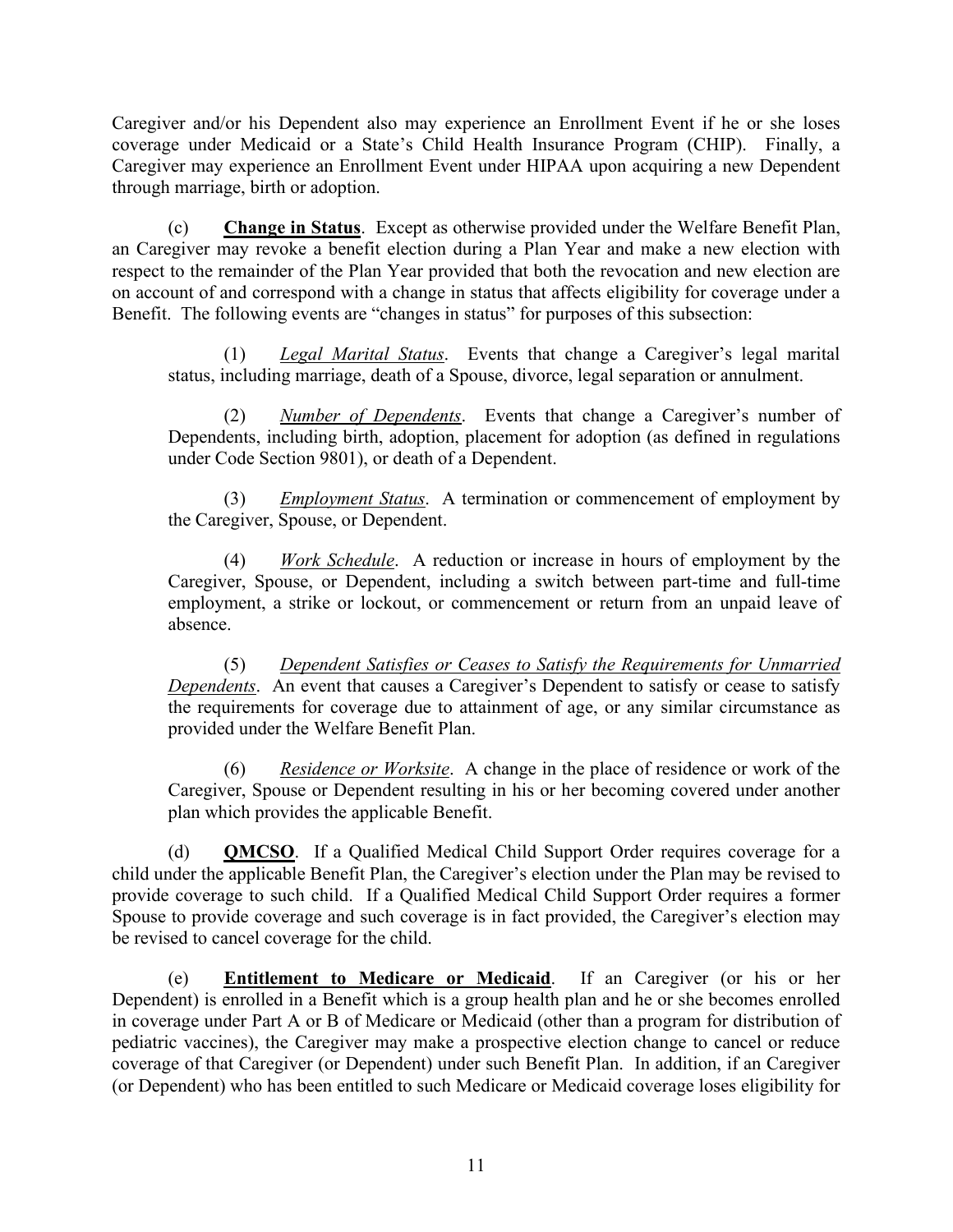such coverage, the Caregiver may make a prospective election to commence or increase<br>coverage of that Caregiver (or Dependent) under the Benefit which is a group health plan.<br>(f) **Automatic Termination of Election**. Except such coverage, the Caregiver may make a prospective election to commence or increase<br>coverage of that Caregiver (or Dependent) under the Benefit which is a group health plan.<br>(f) **Automatic Termination of Election**. Except by a consequent that Care are consequently made a prospective election to commence or increase<br>
(f) Automatic Termination of Election. Except as provided in Section 5.02 or the<br>
Exerciti Plan, a Participant's elections und Welfare Benefit Plan, a Participant's elections under this Plan shall automatically terminate on the date the Participant ceases to be a Participant in this Plan or in each one of the corresponding Benefit Plans.

If the Caregiver may make a prospective election to commenee or increase<br>
If the Caregiver (or Dependent) under the Benefit which is a group health plan.<br>
(f) **Automatic Termination of Election**. Except as provided in Sect employment and within the same Plan Year, then such Participant automatically shall resume participation in the Plan without any change in his or her prior elections under the Plan for such Plan Year. If a Participant is reemployed by the Employer more than 30 days after termination of employment or in a subsequent Plan Year, then, to the extent eligible for Benefits, the terms of the Welfare Benefit Plan shall govern reenrollment.

(g) Failure to Make Contribution. In the event a Participant fails to make the required contributions with respect to Benefits elected under the Plan, then, at the Plan Administrator's election in accordance with applicable law, such Participant's receipt of Benefits under the Plan for the remainder of the Plan Year shall be terminated and he or she shall not be permitted to make a new benefit election under the Plan during the remainder of that Plan Year.

(h) Election Changes for HSA Contributions. With respect to a Participant who is an Eligible Individual (within the meaning of Code Section 223) making pre-tax contributions to his or her Health Savings Account, such Participant may prospectively elect to increase, decrease or completely revoke the amount of his or her salary reduction election for such HSA contribution with respect only to salary that has not become currently available to the Participant.

(i) Election Changes under Notice 2014-55 Regarding Marketplace Coverage. A Participant may prospectively revoke an election of coverage under the Employer's group health plan that is providing minimum essential coverage (within the meaning ascribed under Code Section 5000A(f) and related regulations or guidance) ("Employer's plan") under the circumstances described in IRS Notice 2014-55 or any subsequent guidance. Under these circumstances, a Participant may prospectively revoke coverage under the Employer's plan, when:

(1) Reduction of Hours. A Participant has been in an employment status that is reasonably expected to average at least 30 hours of service a week, there is a change in that employment status where the Participant reasonably will be expected to average less than 30 hours of service per week and the Participant represents to the Plan Administrator that he or she intends to enroll in other minimum essential coverage effective no later than the first day of the second month following the month that includes the date the Participant revokes coverage under the Employer's plan. This change is status event may apply even though the Participant's reduction in hours below the 30-hour threshold does not result in a loss of eligibility under the Employer's plan.

(2) Enrollment in a Qualified Health Plan. A Participant represents to the Plan Administrator that he or she is eligible and intends to enroll during a Special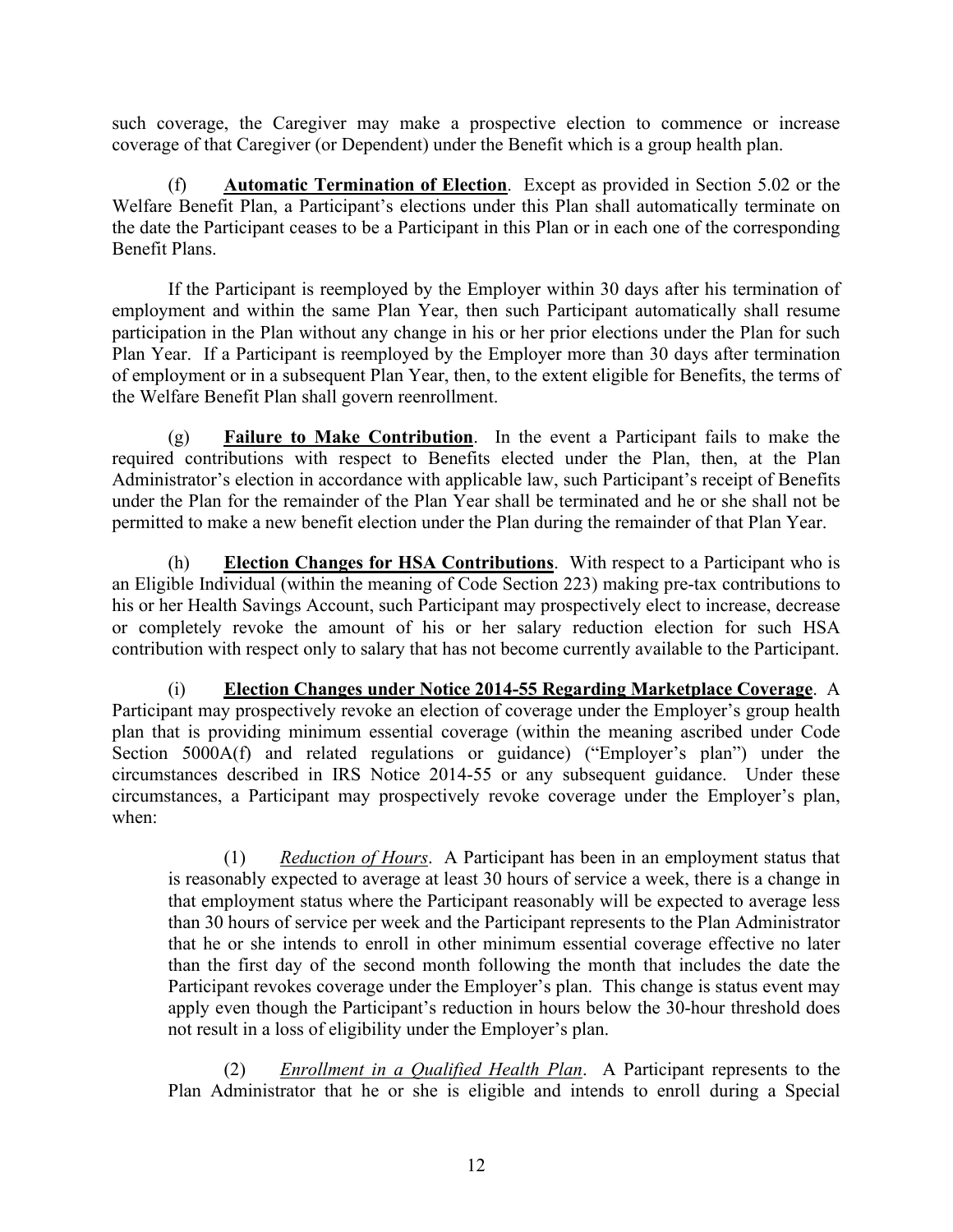Enrollment Period or the annual enrollment period in a qualified health plan purchased through the Health Insurance Marketplace (pursuant to guidance issued by the Department of Health and Human Services), effective beginning no later than the day immediately following the last day of coverage under the Employer's plan.

The Plan Administrator and Plan may rely on the reasonable written representations of a Participant that he or she is revoking coverage under the Employer's plan due to the Participant's intended enrollment into other minimum essential coverage or a Qualified Health Plan through the Marketplace under the circumstances described above. Notwithstanding anything to the contrary, a Participant shall not be permitted to elect to revoke coverage under the Employer's plan on a retroactive basis; all revocations of coverage under the Employer's plan must be on a prospective basis after the Plan Administrator approves the Participant's request to revoke such coverage.

(j) In General. Any change in election permitted under Section  $6.06(a)$ ,  $(b)$ ,  $(c)$  and (e) above must be made no later than the last business day falling on or before 30 days (or within 60 days for Medicaid or CHIP circumstances) following the date on which one of the events described in such paragraph occurs.

Notwithstanding the foregoing, a Participant shall not revoke an election and make a new election that would cause him or her to maintain less than the minimum benefits, if any, required with respect to any Benefit for a Plan Year. The Plan Administrator shall adopt and follow uniform and nondiscriminatory rules for purposes of this Section and its decisions regarding voluntary election modifications shall be final and binding.

# ARTICLE VII

# SALARY REDUCTION CONTRIBUTIONS

Section 7.01 Salary Reduction. By enrolling for Benefits under this Plan, a Participant automatically directs the Plan Administrator to reduce his or her compensation each pay period prospective basis after the Plan Administrator approves the Participant's request to revoke such<br>coverage.<br>(i)  $\frac{1}{10}$  General. Any change in election permitted under Section 6.06(a), (b), (c) and<br>(c) above must be mad over the Plan Year in an amount equal to the cost of his or her selected Benefits, which shall constitute a salary reduction agreement between the Participant and the Plan Administrator/Employer. The amount of salary reduction available to a Participant under the Plan for a Plan Year shall be equal to a percentage of the cost necessary for the Plan Administrator to purchase the elected Benefit. Such amount shall be determined by the Plan of user of the electron and the electron endeal of the electron and the electron that would cause him or her to maintain less than the minimum benefits, if any, required<br>electron that would cause him or her to maintain les deserties in such paragraph occurs.<br>
Notwithstanding the foregoing, a Participant shall not revoke an election and make a new<br>
election that would eause him or her to maintain less than the minimum benefits, if any, requir the cost of providing Benefits during a Plan Year, a Participant's salary reduction amount shall be automatically adjusted to reflect such increase or decrease. spect to any Benefit for a Pain Tear. The Plan Administrator shall apply and nondiscriminatory rules for purposes of this Section and its decisions regarding<br>ry election modifications shall be final and binding.<br>**ARTICLE V** 

bookkeeping records of a Participant's salary reduction amounts and shall apply such amounts on behalf of a Participant for the sole purpose of paying premiums or reimbursements to the appropriate party in accordance with a Participant's Benefit elections.

Section 7.03 Funding Benefits. All Participant salary reduction amounts contributed to the Plan shall be used to provide Benefits in accordance with Participants' Benefit elections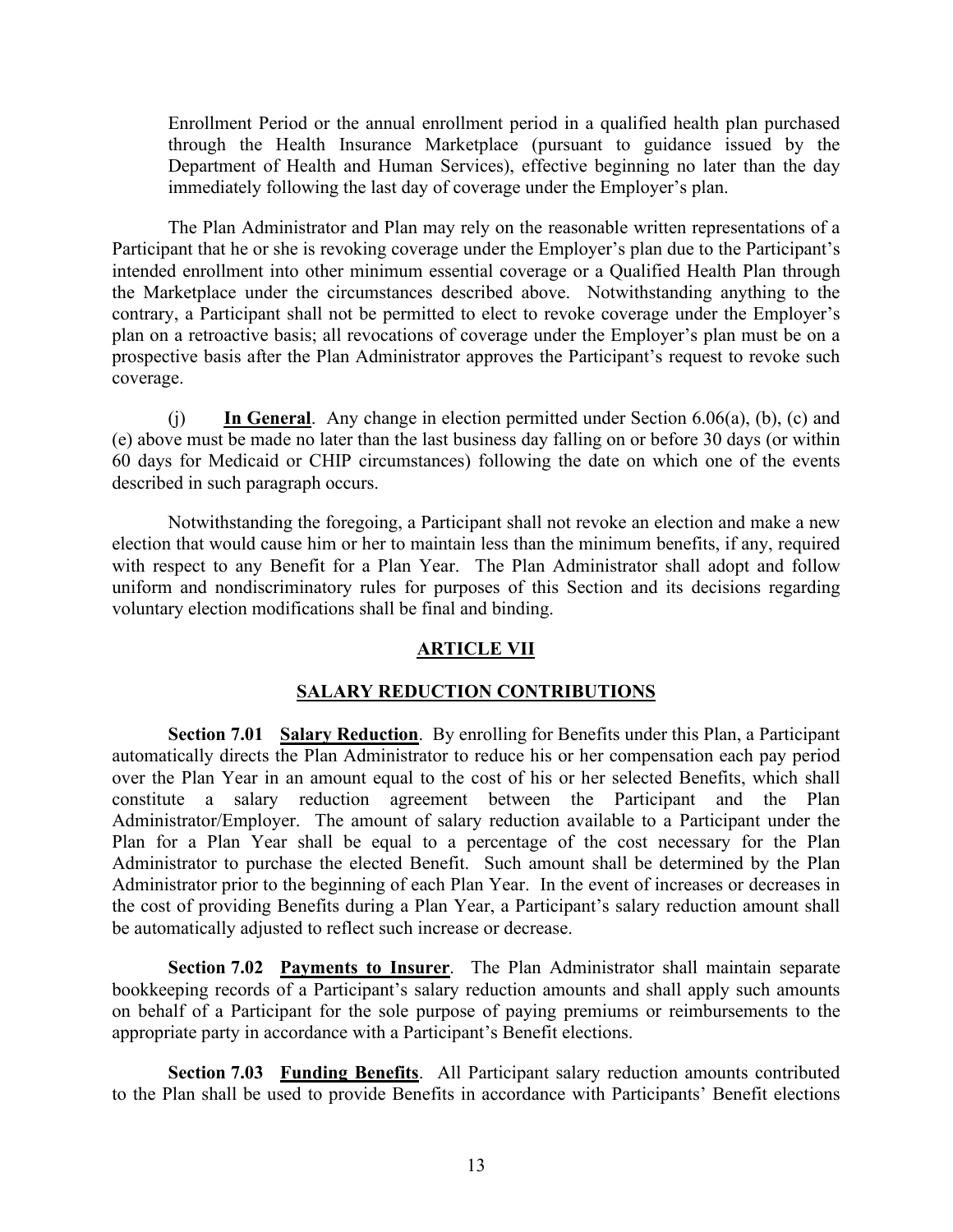pursuant to Section 6.03. Benefits shall be funded from the general assets of the Employer or, alternatively, through the direct payment of insurance premiums to an insurer from the general assets of the Employer. The Plan shall not utilize a trust fund or other separately maintained fund for accumulation of Plan assets or the provisions of other benefits, unless required by law.

### ARTICLE VIII

#### CLAIMS FOR BENEFITS

The Welfare Benefit Plan describes the claims review and appeal procedures that apply to disputes involving a Participant's elections or claims under this Plan.

#### ARTICLE IX

#### PROVISIONS RELATING TO ADMINISTRATION AND FIDUCIARIES

Section 9.01 Plan Administration. The Employer (or such person or entity as it shall designate) shall be the Plan Administrator and shall administer the Plan in accordance with its terms. The Plan Administrator shall have such powers and duties as may be necessary to discharge its functions under the Plan, including, but not limited to the following:

(a) Construction. To have full discretionary and binding authority to construe and interpret the Plan and decide all questions of eligibility to participate in and for benefit under the Plan;

(b) Forms. To require Participants (1) to complete and file with it such forms as the Plan Administrator finds necessary or desirable for the administration of the Plan, and (2) to furnish all pertinent information requested by the Plan Administrator, and to rely upon all such forms and information furnished, including each Participant's mailing address;

(c) Procedures. To prescribe procedures to be followed by Participants in electing Benefits and filing claims for Benefits;

(d) Rules. To promulgate uniform rules and regulations whenever in the opinion of the Plan Administrator such rules and regulations are required by the terms of the Plan or would facilitate the effective operation of the Plan;

(e) Information. To prepare and distribute, in such manner as the Plan Administrator determines to be appropriate, information explaining the Plan, and to receive from Participants such information as shall be necessary for the proper administration of the Plan;

(f) Annual Reports. To prepare, furnish, and file such annual reports with respect to the administration of the Plan as are required by law or as are reasonable and appropriate;

(g) Insurers. To appoint and remove insurance carriers;

(h) Records. To prepare, receive, review, and keep on file (as it deems convenient and proper) records of benefit payments and disbursements for expenses; and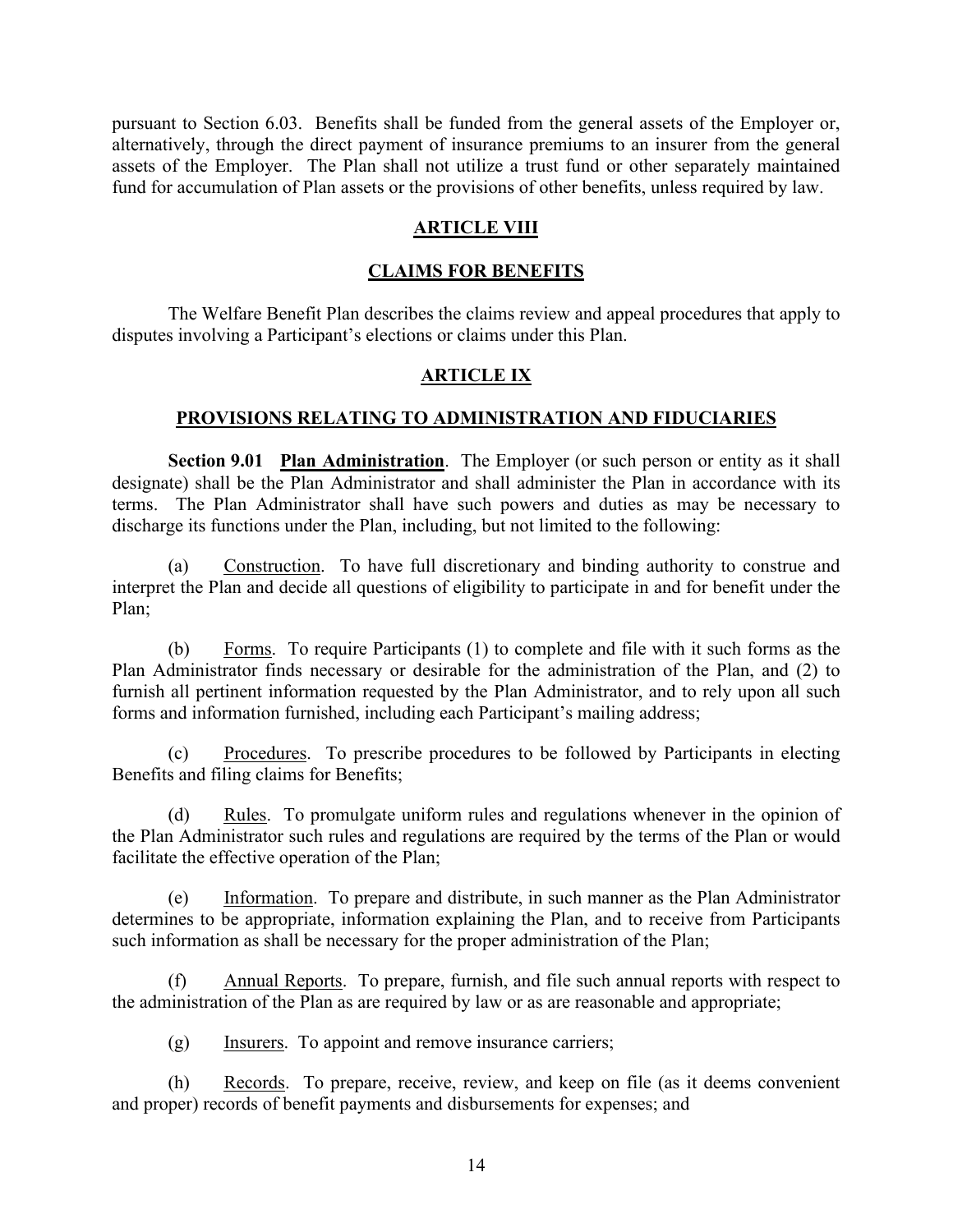(i) Appointments. To appoint and remove fiduciaries, fix their compensation, if any, and exercise general supervisory authority over them.

(i) Appointments. To appoint and remove fiduciaries, fix their compensation, if any,<br>recise general supervisory authority over them.<br>Notwithstanding any provision of this Plan to the contrary, the Plan Administrator in its sole discretion may enroll Participants in the Plan over the telephone, may furnish notices and other disclosures via electronic transmission and may otherwise administer the Plan in a paperless manner. (i) **Appointments**. To appoint and remove fiduciaries, fix their compensation, if any, and exercise general supervisory authority over them.<br>
Notwithstanding any provision of this Plan to the contrary, the Plan Administra

Section 9.02 Finality of Decisions. All determinations of the Plan Administrator or the binding on all persons except as otherwise expressly provided herein.

Section 9.03 Fiduciaries. The Employer shall be a "named fiduciary" of this Plan and of any Benefit Plan available under the Plan only to the extent they are considered "employee benefit plans" as those terms are described in ERISA. The Employer shall have only those duties, responsibilities, and obligations (referred to collectively as "fiduciary duties") as specifically are given it under the Plan, under any Benefit Plan available under the Plan, or as otherwise are imposed by applicable law. The Employer shall have the sole responsibility for making contributions or purchasing insurance in order to provide the Benefits available under the Plan. The Employer may allocate or delegate its fiduciary duties under the Plan to other Plan and exercise general supervisory authority over them.<br>
Notwithstanding any provision of this Plan to the contrary, the Plan Administrator in its<br>
sole discretion may enroll Participants in the Plan over the telephone, may other discourse via electronic transmission and may otherwise administer the Plan in a<br>paperless manner.<br>Section 9.02 **Finality of Decisions**. All determinations of the Plan Administrator or the<br>Employer under Section 9.01 **Section 9.02 Emality of Decisions**. All dcterminations of the Plan Administrator or the Employer under Section 9.01, or any of its delegates under Section 9.03, shall be final and brinding on all persons except as other **Section 9.03 Fiduciaries.** The Employer shall be a "named fiduciary" of this Plan and Benefit Plan available under the Plan only to the extent they are considered "ormloyee plans" as those terms are described in ERISA. T

Section 9.04 Employment of Advisers. The Employer shall have the authority to employ such legal, accounting, and financial counsel and advisers as it shall deem necessary in advice of such counsel and advisers. In administering the Plan and to the extent permitted by reports which are furnished by accountants, counsel or other experts employed or engaged by the Employer.

power to delegate its fiduciary duties under the Plan or under any Benefit available under the Plan to officers or employees of the Employer and to other persons, all of whom, if employees of the Employer, shall serve without compensation other than their regular remuneration from the Employer. The Employer agrees to indemnify and to defend to the fullest extent permitted by law any delegated employee or officer against all liabilities, damages, costs and expenses (including attorneys' fees and amounts paid in settlement of any claims approved by the Employer), occasioned by any act or omission to act in connection with the Plan, if such act or omission is in good faith. connection winn the performane or its sutures under the Prain, and to a cert in accordance winn to consider that advisers. In administering the Plan and to the extent permitted by law, the Employer may rely conclusively on

Section 9.06 Fees and Expenses. All expenses incurred in the operation and administration of the Plan, including the fees and expenses of counsel and other advisors and the compensation, if any, of the fiduciaries, agents, and administrators shall be paid or reimbursed by whole or in part by the Plan or by Participants.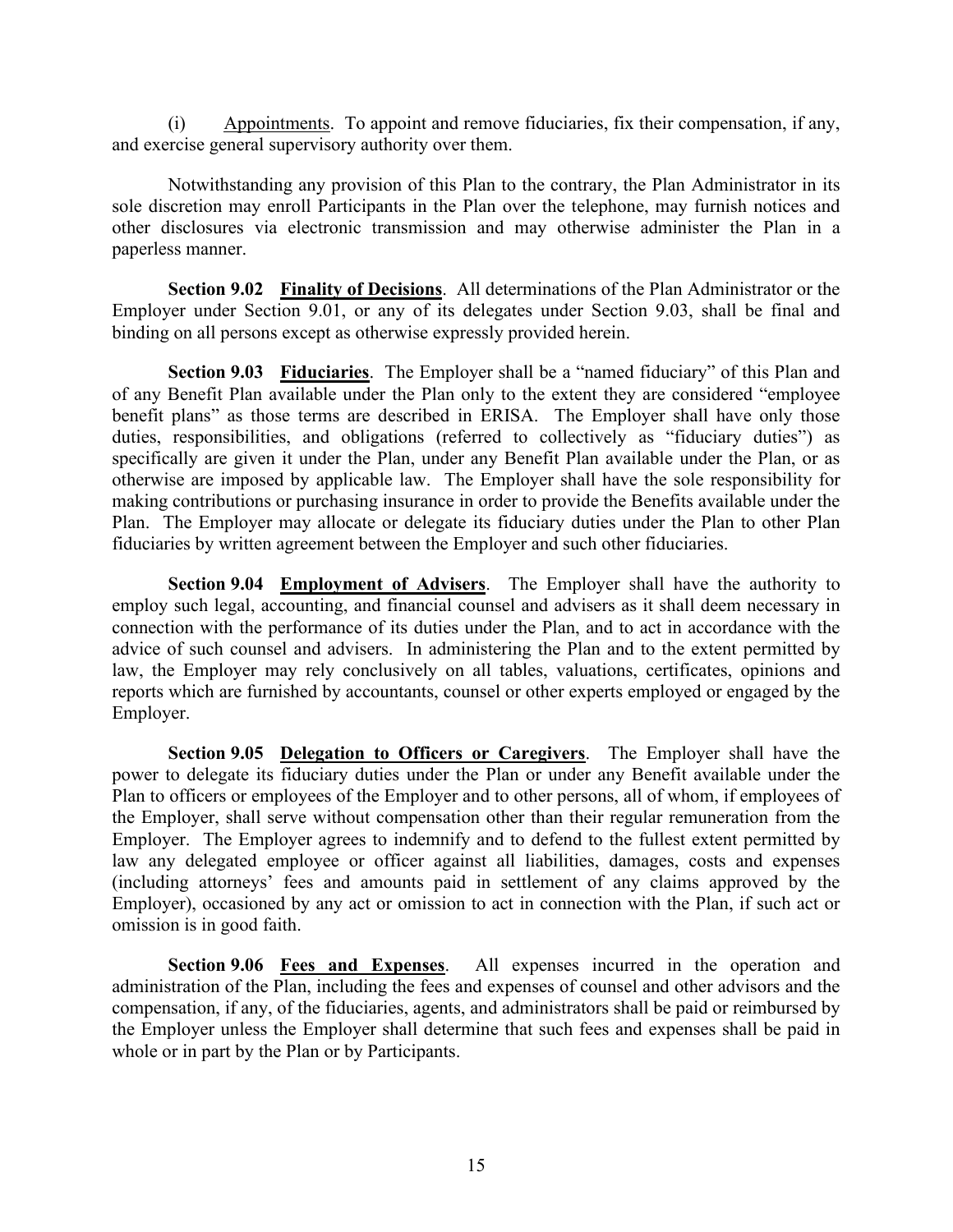#### ARTICLE X

#### **GENERAL**

Section 10.01 Amendment and Termination. The Plan and all Benefits available under the Plan shall be subject to alteration, amendment, or termination in whole or in part, at any time by action by the board of directors of the Employer (which power may be delegated, through resolutions of the Board of Directors, to another person or organization selected by the Employer). In the event of Plan termination, a Participant may submit claims for reimbursement of Medical Care Expenses and/or Dependent Care Expenses incurred prior to such termination for up to a maximum of 60 days following the effective date of Plan termination.

Section 10.02 Non-Alienation of Benefits. No right or benefit provided for under the Plan or under any Benefit available under the Plan shall be subject in any manner to anticipation, alienation, sale, transfer, assignment, pledge, encumbrance, or charge, and any attempt to anticipate, alienate, sell, transfer, assign, pledge, encumber, or charge the same shall be void.

Section 10.03 Employer's Rights. While the Employer believes in the benefits, policies and procedures described in the Plan, the language used in the Plan is not intended to create, nor is it to be construed to constitute, a contract of employment between the Employer and any of its Caregivers. The Employer retains all of its rights to discipline or discharge Caregivers or to exercise its rights as to incidents and tenure of employment. Caregivers retain the right to terminate their employment at any time and for any reason, and the Employer retains a similar right.

Section 10.04 Construction. Whenever any words are used in the Plan in the masculine gender, they shall be construed as though they are also used in the feminine gender, where applicable. Similarly, words used in the single form shall be construed as though they are also in the plural form, where applicable. Headings of sections and paragraphs of this document are inserted for convenience of reference. They constitute no part of the Plan and are not to be considered in the construction of the Plan.

Section 10.05 Tax Consequences. Neither the Employer nor the Plan makes any representations or warranties regarding the federal, state, local or other tax treatment of benefits provided pursuant to the Plan and a Participant shall have no rights against the Employer or the Plan if any tax consequences contemplated by any Participant are not achieved.

Section 10.06 Law Governing. This Plan is made pursuant to, and shall be governed by, construed under and enforced in accordance with federal law and the laws of the State indicated in the Welfare Benefit Plan.

Section 10.07 Exclusive Benefit. All contributions made under this Plan and all benefits received shall inure to the exclusive benefit of the Participants and their beneficiaries, and such contributions and benefits shall not be used for nor diverted to purposes other than for the exclusive benefit of the Participant and their beneficiaries (including the costs of maintaining and administering the Plan).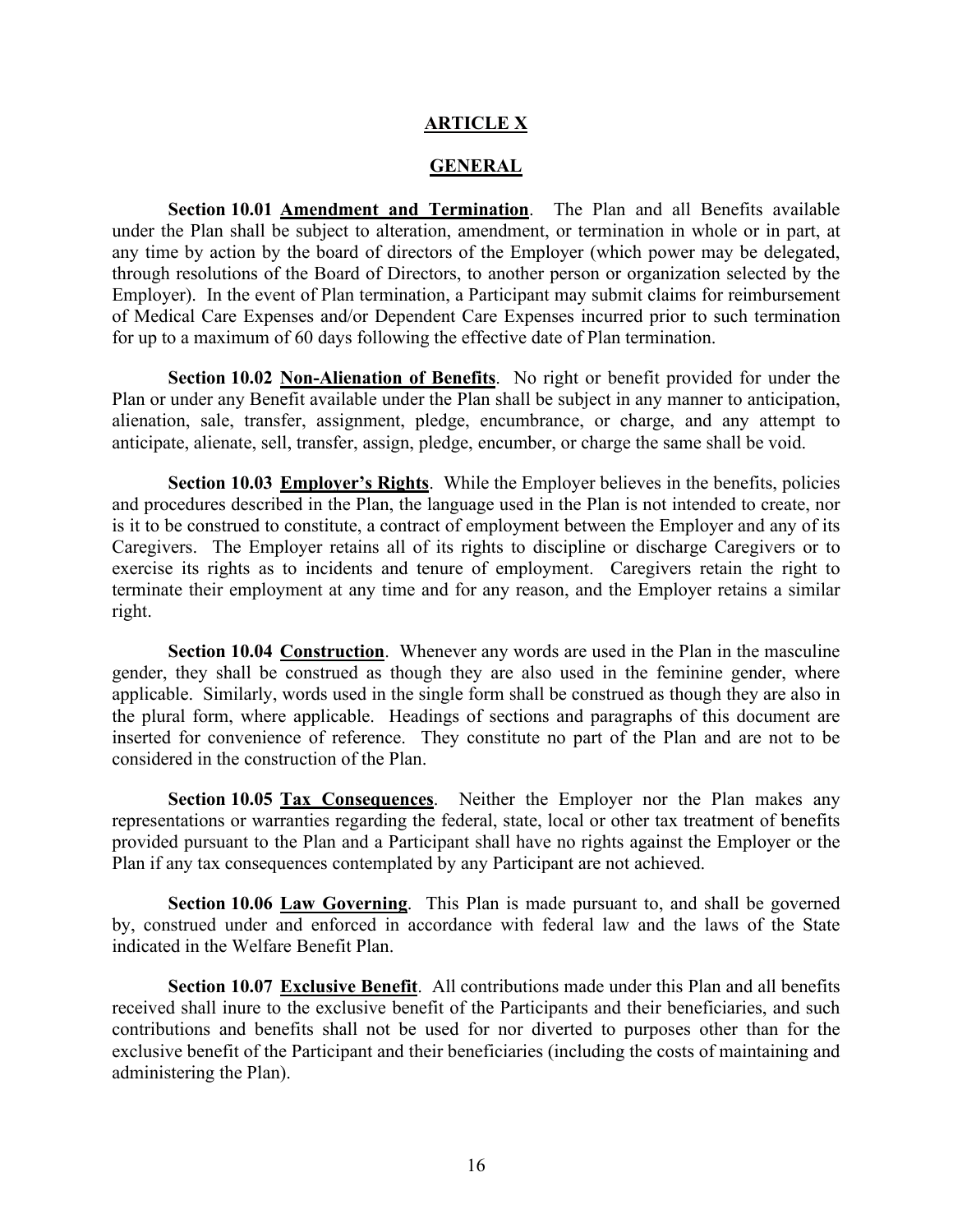### ARTICLE XI

#### LEAVE OF ABSENCE

**THE WE ARTICLE AT ARTICLE ASSENCE**<br>The Welfare Benefit Plan describes what happens to a Participant's elections under this<br>ring certain leaves.<br>ARTICLE XII Plan during certain leaves.

#### ARTICLE XII

#### DEPENDENT CARE SPENDING ACCOUNT PLAN

Section 12.01 Dependent Care Spending Account Plan Authority. The Employer has established a Dependent Care Spending Account Plan as described in this Article XII, which is **ERAVE OF ABSENCE**<br>
The Welfare Benefit Plan describes what happens to a Participant's elections under this<br>
Plan during certain leaves.<br> **ARTICLE XII**<br> **DEPENDENT CARE SPENDING ACCOUNT PLAN**<br> **Section 12.01 Dependent Care** intended to qualify as a separate, nontaxable employee benefit plan under Code Section 129 which provides dependent care assistance benefits to Participants and is to be interpreted in a manner consistent with the requirements of Code Section 129.

Section 12.02 Definitions. The following definitions shall apply for purposes of this Article XII:

(a) "Dependent" means any individual who would be a "qualifying individual" within the meaning of Section 21(b)(1) of the Code, including:

(1) A Participant's dependent who is a qualifying child within the meaning of Code Section 152 who has not attained age 13; or

(2) A Participant's dependent (as defined under Code Section 152, without regard to  $152(b)(1)$  and (2) or  $152(d)(1)(B)$  or Spouse, if such dependent or Spouse is physically or mentally incapable of self-care and has the same principal place of abode as the Participant for more than one-half of the taxable year.

(b) "Dependent Care Center" means a Dependent Care Center as defined in Code Section 21. Generally, a Dependent Care Center is any facility which:

(1) provides care for more than 6 individuals (other than individuals who reside at the facility); and

(2) receives a fee, payment or grant for providing services for any of the individuals (regardless of whether such facility is operated for profit).

(c) "Dependent Care Expenses" means amounts which if paid for by the Participant would constitute "employment-related expenses" within the meaning of Code Section 21(b)(2). (1) A Participant's dependent who is a qualifying child within the meaning of<br>
Code Section 152 who has not attained age 13; or<br>
(2) A participant's dependent (as defined under Code Section 152, without<br>
regard to 152(b)( for household services with respect to the care of a Dependent that are incurred to enable the Participant to be gainfully employed for any period for which there are one or more Dependents with respect to such Participant.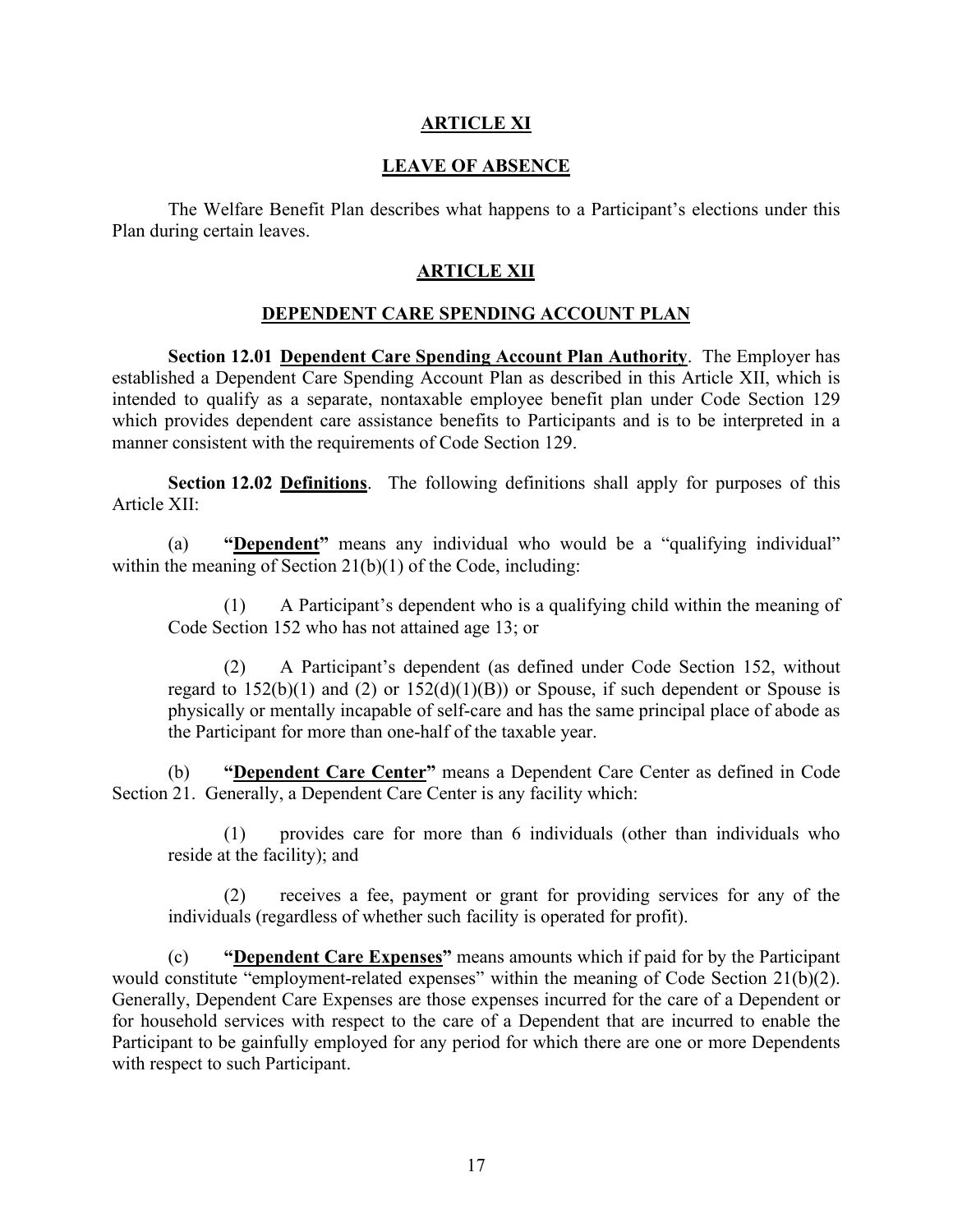(d) "Dependent Care Spending Account" means an account described in Section 12.12 below.

# (e) "Earned Income" means:

with respect to a Participant, all income derived from wages, salaries, tips, self-employment (with regard to the deduction allowed under Code Section 164(f)), and (d) **"Dependent Care Spending Account"** means an account described in Section<br>elow.<br>(e) **"Earned Income"** means:<br>(1) with respect to a Participant, all income derived from wages, salaries, tips,<br>self-employment (with rega amounts paid or incurred by the Employer for dependent care assistance to the Participant;

**"Dependent Care Spending Account"** means an account described in Section<br> **"Earned Income"** means:<br>
(1) with respect to a Participant, all income derived from wages, salaries, tips,<br>
plyoment (with regard to the deductio employee compensation, plus the amount of net earnings from self-employment; provided, however, in the case of a Spouse who is a full-time student at an educational institution or is physically or mentally incapable of caring for himself or herself, such Spouse shall be deemed to have Earned Income of not less than \$200 per month if the Participant has 1 Dependent and \$400 per month if the Participant has 2 or more Dependents.

Section 12.03 Eligibility. To be eligible to participate in the Dependent Care Spending Account Plan during any Plan Year, an individual must be considered an "Eligible Caregiver" as defined under the Welfare Benefit Plan.

Section 12.04 Election Procedure. An Eligible Caregiver's election to allocate salary reductions to his or her Dependent Care Spending Account shall become effective as of the date set forth in the Welfare Benefit Plan, provided that the Eligible Caregiver timely completes the enrollment process pursuant to Article VI. An election to participate in the Dependent Care Spending Account Plan shall be irrevocable during the Plan Year, except as otherwise permitted under this Plan.

Section 12.05 Amount. Each Participant shall be entitled to receive for each Plan Year, reimbursement of Dependent Care Expenses which are incurred during the Plan Year up to the lesser of the dollar amount of the Dependent Care Expenses or the dollar amount of the Participant's Dependent Care Spending Account balance. If the Participant's Dependent Care Expenses exceed the dollar amount in his or her Dependent Care Spending Account at the date of the request for reimbursement, the Claims Administrator will make a partial reimbursement of such request equal to the amount in such Participant's Account at that time, and then reimburse the remaining portion of such request at the time that the Account has sufficient funds credited to it.

Section 12.06 Benefit Limitations. Notwithstanding any provision to the contrary in this Plan, the maximum annual amounts paid from a Participant's Dependent Care Spending Account for any taxable year of the Participant may not exceed the lesser of (a) or (b) below.

(a) Such amounts may not exceed \$5,000 (\$2,500 if a separate income tax return is filed by a Participant who is married as determined under the rules of Code Section 21(e)).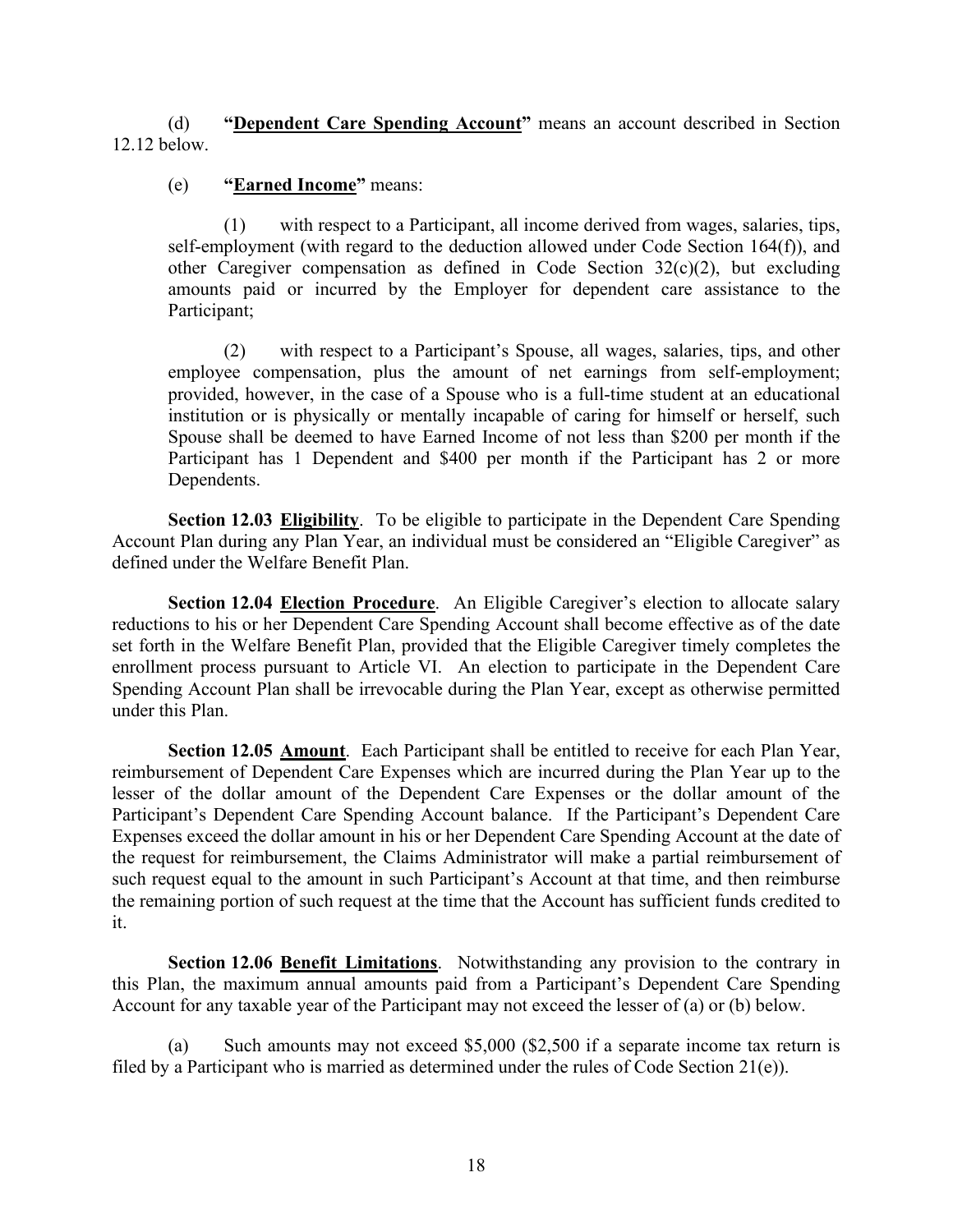(b) Such amounts may not exceed (i) the Participant's Earned Income for the Plan Year or (ii) the actual or deemed Earned Income of the Participant's Spouse, if less, for the Plan Year.

The Plan Administrator may set a minimum amount that a Participant may elect to defer to his or her Dependent Care Spending Account, which amount, if any, shall be set forth in the Welfare Benefit Plan. The Participant has sole responsibility to determine the maximum amount that may be contributed and reimbursed from his or her Dependent Care Spending Account for a Plan Year under these benefit limitations.

Section 12.07 Benefits Limited to Expenses Incurred During Plan Year. The coverage elected by a Participant for a Plan Year is only available to reimburse expenses which are incurred during the Plan Year and for periods during which the Participant made contributions to the Plan. An expense is considered incurred during the Plan Year if the services giving rise to the expense are performed during the Plan Year. An expense shall not be deemed to be incurred during the Plan Year merely because a Participant receives a bill for the expense or pays for the expense during the Plan Year.

Section 12.08 <u>Restrictions on Payments</u>.<br>
(a) In no event shall a Participant be reimbursed for Dependent Care Expenses paid to a related individual:

for whom the Participant or his or her Spouse is entitled to a deduction under Code Section 151(c), or

(2) who is a child of the Participant under the age of 19 years.

(b) Services performed outside the household of a Participant for the care of a Dependent shall be reimbursable only if such Dependent regularly spends at least 8 hours each day in the Participant's household or the Dependent is under age 13.

(c) Dependent Care Expenses that are incurred for services performed by a Dependent Care Center shall be reimbursable hereunder only if such center complies with all applicable laws and regulations of the state and political subdivision in which it is located.

Section 12.09 Forfeiture. If a Participant incurs aggregate Dependent Care Expenses in an amount that is less than the dollar amount of coverage he or she has elected for a Plan Year, any remaining amount in his or her Dependent Care Spending Account shall be forfeited as of the end of the Plan Year (except to the extent specifically permitted under the terms of the to a related individual:<br>
(1) for whom the Participant or his or her Spouse is entitled to a deduction<br>
under Code Section 151(c), or<br>
(2) who is a child of the Participant under the age of 19 years.<br>
(b) Services perform feature). Any unused amount of coverage elected by a Participant for a Plan Year resulting from the Participant's failure to timely submit proper claims for reimbursement (in accordance with Section 12.16) shall be forfeited in the same manner. Subject to applicable law and regulations, such forfeitures shall be retained by the Employer or applied toward the payment of reasonable<br>Plan administrative expenses, provided, however that the Plan Administrator shall have (2) who is a child of the Participant under the age of 19 years.<br>
(b) Services performed outside the household of a Participant for the care of a<br>
Dependent shall be reimbursable only if such Dependent regularly spends at discretion to allocate the forfeitures on a reasonable and uniform basis to Participants. In no event, however, shall any such forfeitures be allocated among Participants based on their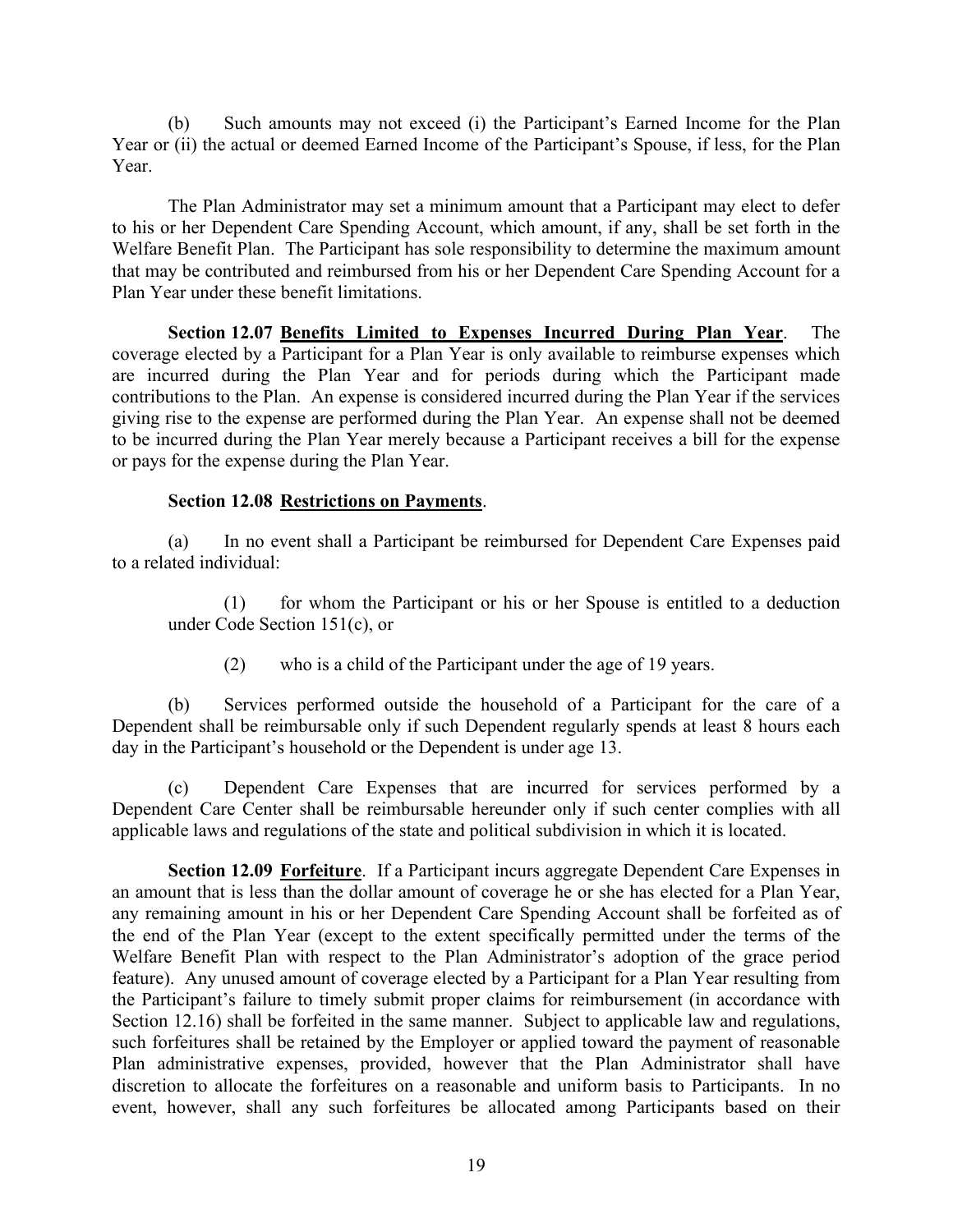individual claims experience, be used for other benefits under the Plan, or be carried over and applied to qualifying Dependent Care Expenses incurred more than 12 months after the year in which such amount was forfeited. Upon Plan termination, forfeitures shall occur as provided in Section 10.01.

Section 12.10 Involuntary Election Modifications. In no event shall more than 25% of the amounts paid or incurred by the Employer for dependent care assistance and all other qualified benefits (within the meaning of Code Section  $125(b)(2)$ ) under the Plan during the Plan Year be provided to key employees (within the meaning of Code Section  $416(i)(1)$ ).

The average benefits provided to Caregivers who are not highly compensated employees (within the meaning of Code Section 414(q)) shall at all times equal at least 55% of the average benefits provided to highly compensated employees under the Dependent Care Spending Account Plan. For purposes of this paragraph, in the case of any benefits provided through a salary reduction agreement, there may be disregarded any employees whose compensation (within the meaning of Code Section  $414(q)(7)$ ) is less than \$25,000.

If any of the limitations on benefits to key employees or highly compensated employees under the preceding paragraphs would be exceeded but for this paragraph, the Plan Administrator may reduce or cancel the compensation reduction of one or more key or highly compensated employees to satisfy these limitations.

Section 12.11 Reimbursements. All amounts reimbursed under the Plan for Dependent Care Expenses represent amounts elected by Participants to be reduced from their salary. When a Participant makes a request for reimbursement, such amounts will be payable directly to the Participant and solely from the general assets of the Employer. No separate Trust Fund will be maintained to hold Participants' salary reductions (unless subsequently required by law). section 12.11 **Reimbursements**. All amounts reimbursed under the Plan for Dependent<br>Section 12.11 **Reimbursements**. All amounts reimbursed under the Plan for Dependent<br>riginar transferse arequest for reimbursement, such am

Section 12.12 Establishment of Accounts. The Plan Administrator shall establish and maintain on its books a Dependent Care Spending Account for each Plan Year with respect to each Participant who has elected to receive reimbursement of Dependent Care Expenses incurred during the Plan Year.

Section 12.13 Crediting of Accounts. There shall be credited to each Participant's Dependent Care Spending Account, as of each pay date, the amount designated on the Participant's election and salary reduction agreement under the Plan. All amounts credited to each such Dependent Care Spending Account shall be the property of the Employer until paid out pursuant to Section 12.16. Participant and solely from the general assets of the Employer. No separate Trust Fund will be maintained to hold Participants' salary reductions (unless subsequently required by law).<br>
Section 12.12 <u>Extablish meth of Acc</u>

Account for each Plan Year shall be debited in the amount of any payment made under Section 12.16 to or for the benefit of the Participant.

Section 12.15 Statement of Account. On or before January 31 of each year, the Claims Administrator shall make available (electronically or otherwise) to each Participant a statement showing the amounts paid or expenses incurred under such Participant's dependent care account during the previous calendar year.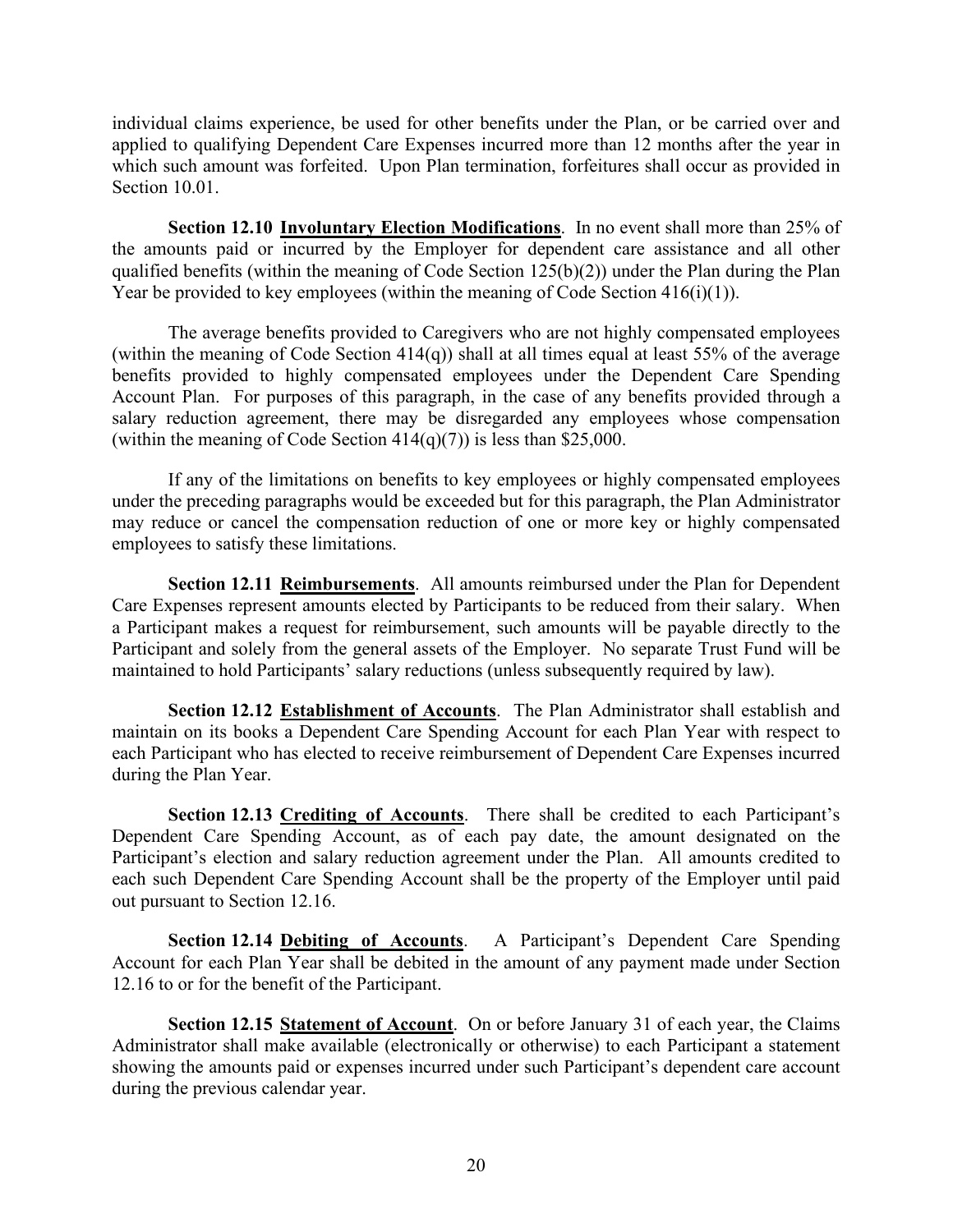Section 12.16 Reimbursement Procedure. Except as otherwise provided in the Welfare Benefit Plan (including with respect to any grace period adopted under the Welfare Benefit Plan):

(a) Each Participant who applies for reimbursement for Dependent Care Expenses under the Plan shall submit to the Claims Administrator a properly and timely completed claim process (which may be electronic) as established by the Claims Administrator. The Participant will be required to provide the following information:

(1) The Dependent or Dependents for whom the services were performed;

(2) The nature of the services performed for the Participant, the cost of which he wishes reimbursement;

(3) The relationship, if any, of the person performing the services to the Participant;

(4) If the services are being performed by a child of the Participant, the age of the child;

(5) A statement as to where the services were performed;

(6) If any of the services were performed outside the home, a statement as to whether the Dependent for whom such services were performed spends at least 8 hours a day in the Participant's household;

- (7) If the services were being performed in a day care center, a statement:
- (i) that the day care center complies with all applicable laws and regulations of the state of residence,
- (ii) that the day care center provides care for more than 6 individuals (other than individuals residing at the center), and
- (iii) of the amount of fee paid to the provider.
- (8) If the Participant is married, a statement containing the following:
- (i) the Spouse's salary or wages if he or she is employed, or
- (ii) if the Participant's Spouse is not employed, that he or she is incapacitated, or he or she is a full time student attending an educational institution and the months during the year which he or she attended such institution.

Additional information may be requested if deemed necessary by the Claims Administrator. Each such claim shall be submitted by the Participant in the manner required by the Claims Administrator and accompanied by relevant bills, statements, or receipts relating to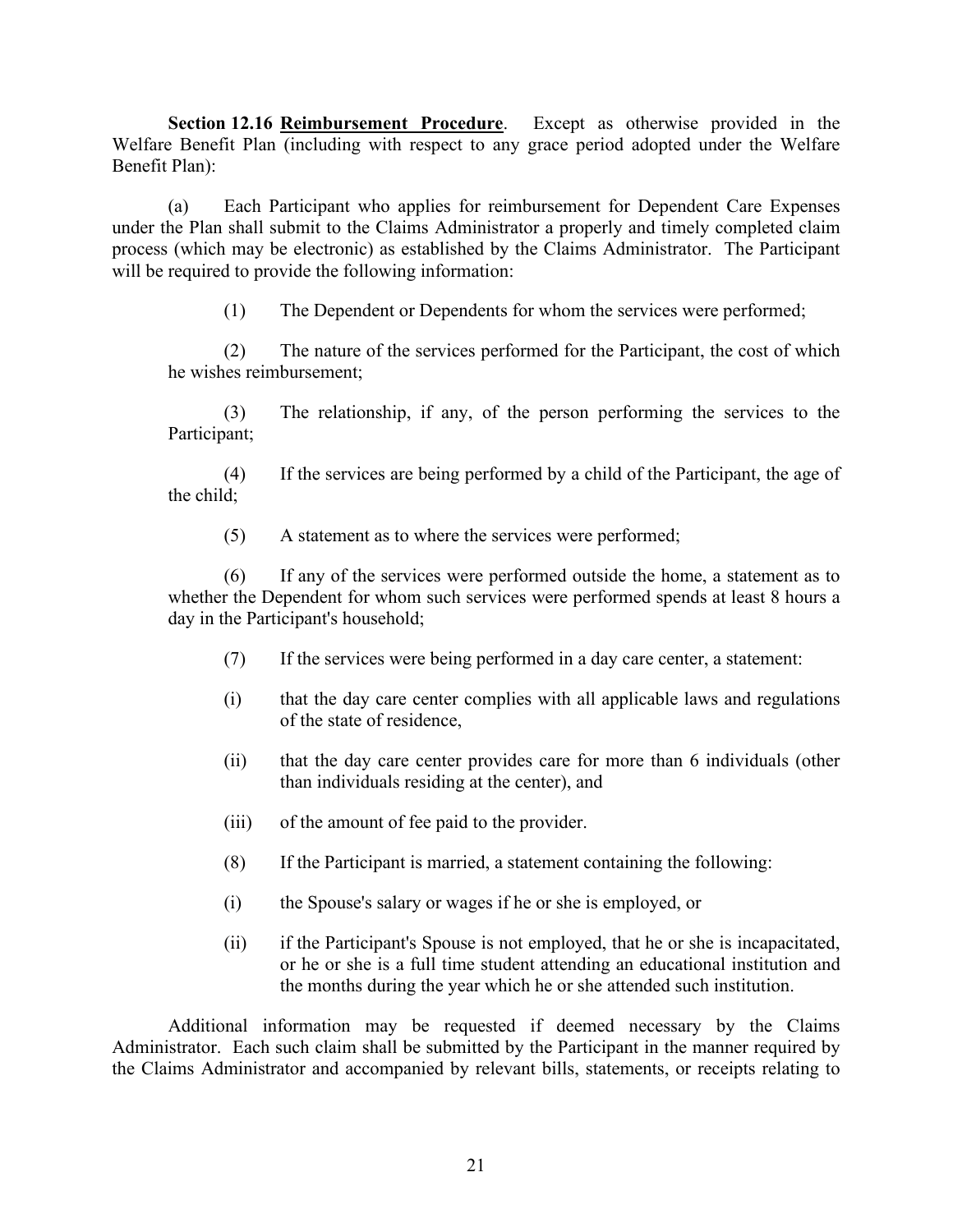the claim. All properly submitted claims shall be reimbursed monthly, on such date as shall be designated by the Claims Administrator.

of Dependent Care Expenses that are incurred during the Plan Year pursuant to this Section.

(b) A Participant may submitted claims shall be reimbursed monthly, on such date as shall be<br>
(b) A Participant may submit claims to the Claims Administrator for reimbursement<br>
endent Care Expenses that are incurred during (c) Participants may submit a claim for reimbursement of an incurred Dependent Care Expense up to the deadline established under the Welfare Benefit Plan.

Section 12.17 Claims Procedure. Subject to the rules for a claim of reimbursement under Section 12.16 above, a claimant shall follow the rules set forth in Article VIII for the submission and appeal of a claim.

Section 12.18 Refund of Duplicate Reimbursement. If a Participant receives a reimbursement under this Plan and reimbursement for the same Dependent Care Expense is made from another source, or fails to properly substantiate the claim, he or she shall be required to refund the reimbursement to the Employer. **Section 12.17 Claims Procedure.** Subject to the rules for a claim of reimbursement cection 12.18 doove, a claimant shall follow the rules set forth in Article VIII for the sion and appeal of a claim.<br> **Section 12.18 <u>Ref**</u> **Section 12.18 <u>Refund of Duplicate Reimbursement</u></u>. If a Participant receives a<br>
Sesment under this Plan and reimbursement for the same Dependent Care Expense is<br>
com another source, or fails to properly substantiate the** 

Section 12.19 Termination of Participation. A Participant will cease to be a Participant as of the earliest of the date on which:

(a) the Dependent Care Spending Account Plan terminates;

(b) The Participant's election to receive Dependent Care Expense Reimbursements expires or is terminated under the Plan;

(c) The Participant terminates employment with the Employer;

transferring to an ineligible group of employees; or

the Welfare Benefit Plan.

Section 12.20 **Effect of Termination of Participation**. In the event that a Participant ceases to be a Participant in the Plan for any reason during a Plan Year, the Participant's salary reduction agreement relating to the Plan shall terminate. The Participant shall be entitled to reimbursement only for Dependent Care Expenses incurred before the Participant ceased participation in the Plan. Such reimbursement shall be made in accordance with and subject to Section 12.16 (including the requirement that the Participant must timely submit his or her (a) the Dependent Care Spending Account Plan terminates;<br>
(b) The Participant's election to receive Dependent Care Expense Reimbursements<br>
expires or is terminated under the Plan;<br>
(c) The Participant terminates employmen document and any unused amounts are forfeited as set forth in Section 12.09 above and the Welfare Benefit Plan.

Section 12.21 Leave of Absence. If a Participant is absent from work due to an unpaid leave of absence, the Participant will have the right to revoke his or her coverage under the Dependent Care Spending Account Plan for the remainder of the Plan Year. In any event, the Participant's coverage under such Plan will be suspended during an unpaid leave period. If the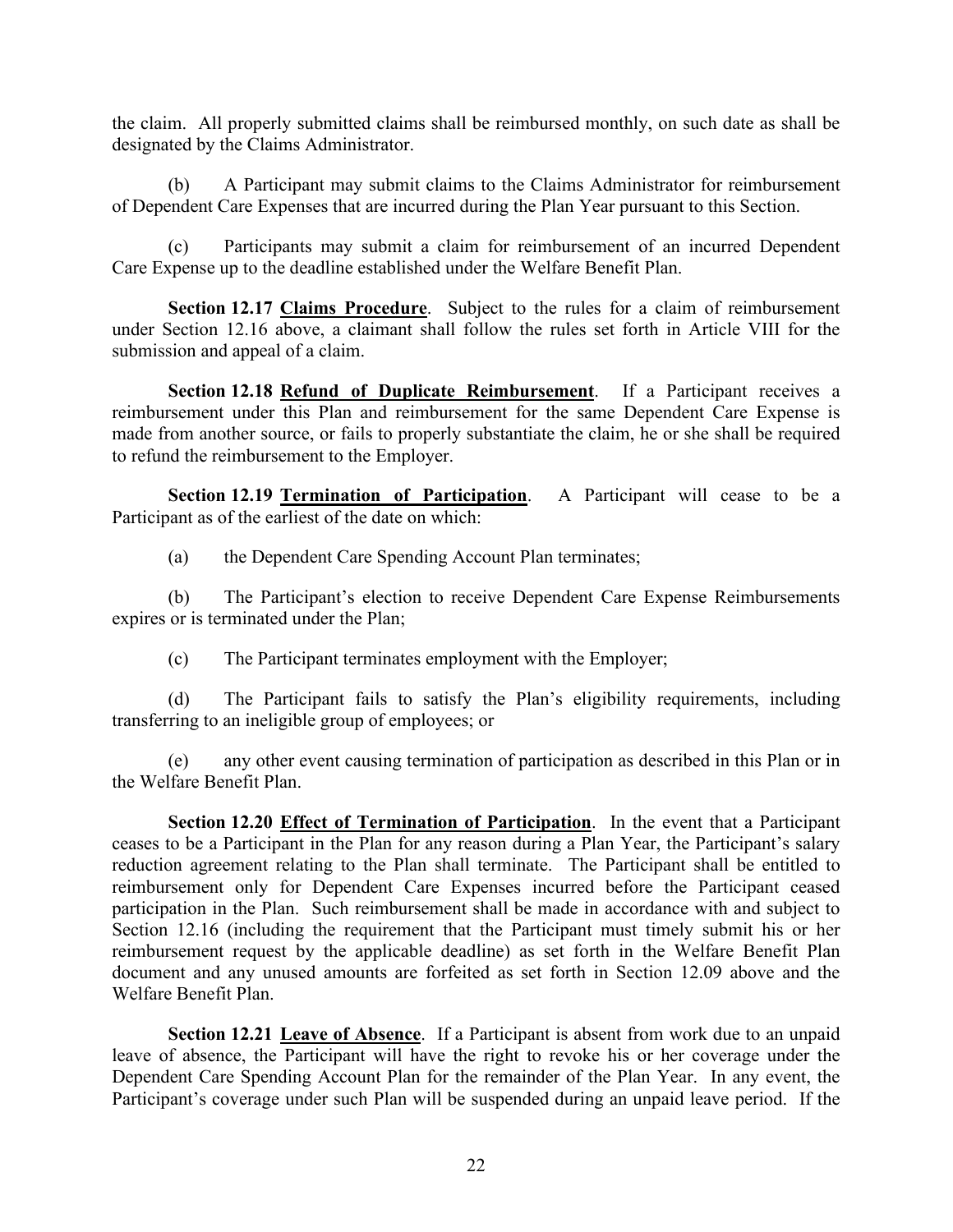Participant does not elect to revoke his or her coverage for the remainder of the Plan Year, coverage will be reinstated upon his or her return to work with the Employer and will resume without any change in the Participant's prior elections under such Plan for such Plan Year. The Participant's cash compensation will be reduced to the rate in effect on the day before the leave commenced.

In no event is a Participant entitled to (i) reimbursement for claims incurred during the period when coverage was suspended, nor (ii) greater benefits upon restoration for the remainder of the Plan Year relative to contributions paid by a Participant who is continuously employed during the Plan Year.

If the Participant returns from an unpaid leave in a Plan Year subsequent to the year the leave commenced, the Participant will be required to timely and properly complete the enrollment process under the Plan if he or she wants to resume participation in the Dependent Care Spending Account Plan. Participation in the Dependent Care Spending Account Plan will commence as of the first pay period immediately following the Claims Administrator's acceptance of the Participant's completed enrollment process (as such later date as specified in the Welfare Benefit Plan). In no event is a Participant entitled to (i) reimbursement for claims incurred during the<br>period when coverage was suspended, nor (ii) greater benefits upon restoration for the remainder<br>of the Plan Year relative to contri

# ARTICLE XIII

# HEALTH CARE SPENDING ACCOUNT PLAN

Section 13.01 Health Care Spending Account Plan Authority. The Employer has intended to qualify as a separate, nontaxable employee benefit plan under Code Section 105, providing health care benefits to Participants and is to be interpreted in a manner consistent with the requirements of Code Section 105.

Section 13.02 Definitions. The following definitions shall apply for purposes of this Article XIII:

- (a) **"Dependent"** means any individual who is:
	- (1) the legal Spouse of a Caregiver (as defined below);

(2) any individual who falls within the definition of dependent under Code Section (without regard to the earnings limit under Code Section  $152(d)(1)(B)$ ; the special exclusions of Code Section  $152(b)(1)$  and  $(2)$ ; or the age or student status requirements under  $\S152(c)(3)$ , provided that such qualifying child is age 26 or under during the entire Plan Year); and

(3) any individual to the extent required under any Qualified Medical Child Support Order.

(b) "Health Care Spending Account" means an account described in Plan Section 13.10 below.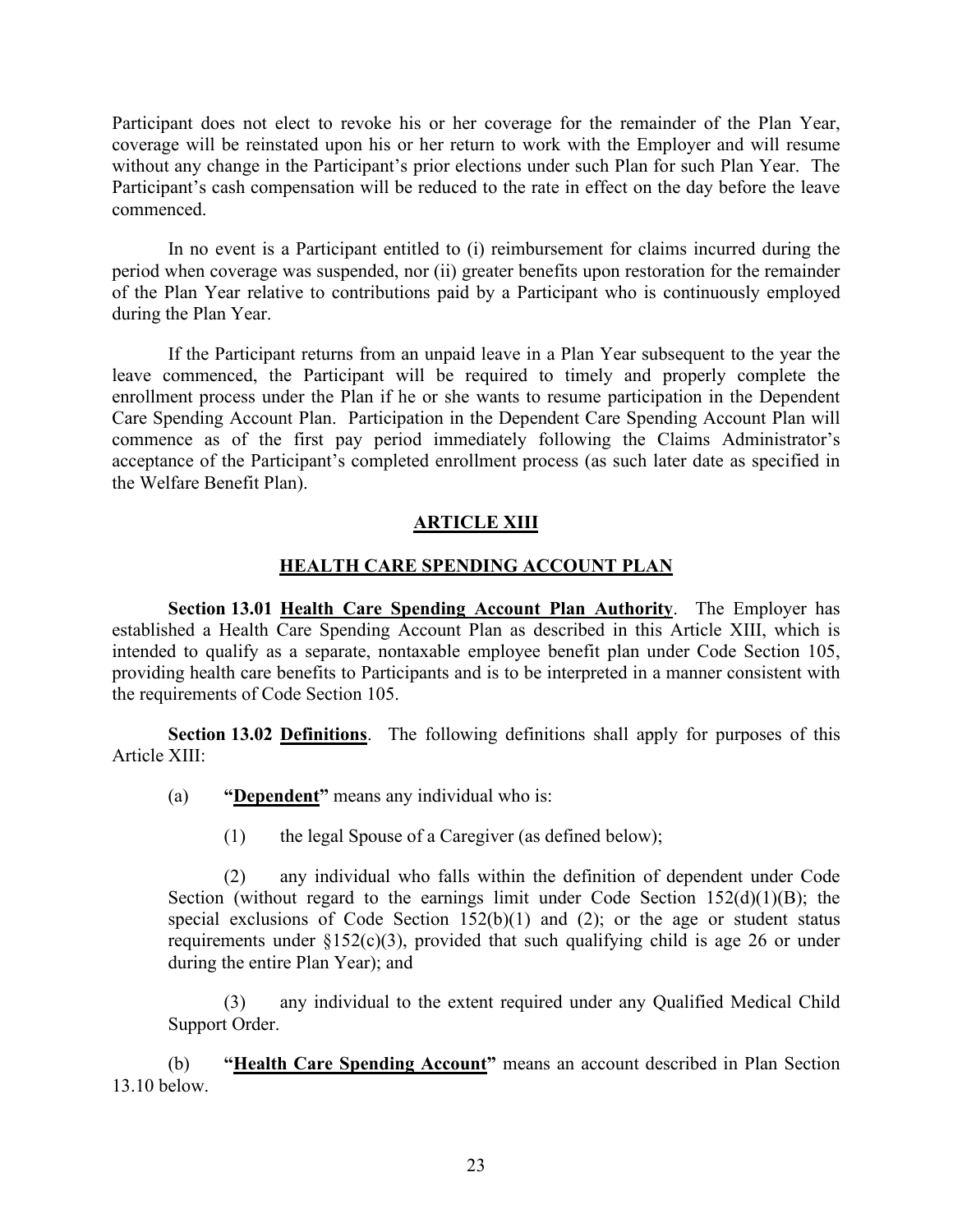(c) "Medical Care" shall have the meaning set forth in Code Section 213, but only to the extent that the Participant or other person incurring the expense is not reimbursed for the (c) **"Medical Care"** shall have the meaning set forth in Code Section 213, but only to the extent that the Participant or other person incurring the expense is not reimbursed for the expense through insurance or otherwise made under the Welfare Benefits Plan. Medical Care also will include insulin, and effective January 1, 2020, over-the-counter (OTC) medicines and menstrual cycle productions. Under the Plan, however, Medical Care does not include Participants' premium payments for health coverage and will not include vitamins and other items designed to maintain general health (rather than treat an illness). (c) **"Medical Care**" shall have the meaning set forth in Code Section 213, but only<br>
to the extent that the Participan to order values (older than under this Plan) and subject to any changes<br>
expects through insurance or (e) **"Medical Care"** shall have the meaning set forth in Code Section 213, but only<br>to the extent that the Participant or other person incurring the expense is not reimbursed for the<br>expense through insurance or otherwise

(d) "Medical Care Expenses" means amounts which are expended for the Medical Care of a Participant or his or her Dependents during the Plan Year.

Section 13.03 Eligibility. To be eligible to participate in the Health Care Spending satisfy all other conditions set forth in the Welfare Benefit Plan.

Section 13.04 Election Procedure. An eligible Caregiver's election to allocate salary reductions to his or her Health Care Spending Account shall become effective as of the as of the date set forth in the Welfare Benefit Plan, provided such Caregiver timely elects Benefits for such Plan Year pursuant to Article VI. An election to participate in the Health Care Spending Account Plan shall be irrevocable during the Plan Year, except as otherwise permitted under this Plan.

Section 13.05 Amount. Each Participant shall be entitled to receive for each Plan Year, reimbursement of Medical Care Expenses which are incurred during the Plan Year, but only if such expenses are not reimbursed by any other source as provided in Section 13.15. The maximum reimbursement to a Participant shall be the annual dollar amount of coverage elected under the Plan by the Participant to be contributed to his or her Health Care Spending Account for that Plan Year.

The Plan Administrator, at its discretion, may set minimum and maximum amounts for a Plan Year that a Participant may elect to credit to his or her Health Care Spending Account, which amounts shall be set forth in the Welfare Benefit Plan; provided, however, that the maximum amount per Plan Year shall not exceed the IRS limits.

At all times during the Plan Year, the maximum dollar amount of coverage the Participant has elected for the Plan Year, less any Medical Care Expenses previously reimbursed during such Plan Year, shall be available for reimbursement for qualifying Medical Care Expenses, regardless of whether a Participant's Medical Care Expenses exceed the total dollar amount in his or her Health Care Spending Account at any time a particular request for reimbursement is made.

Section 13.06 Benefits Limited to Expenses Incurred During Plan Year. The coverage elected by a Participant for a Plan Year is only available to reimburse expenses that are incurred during the Plan Year and for periods during which the Participant made contributions to the Plan. An expense is considered incurred during the Plan Year if the services giving rise to the expense are performed during the Plan Year. An expense shall not be deemed to be incurred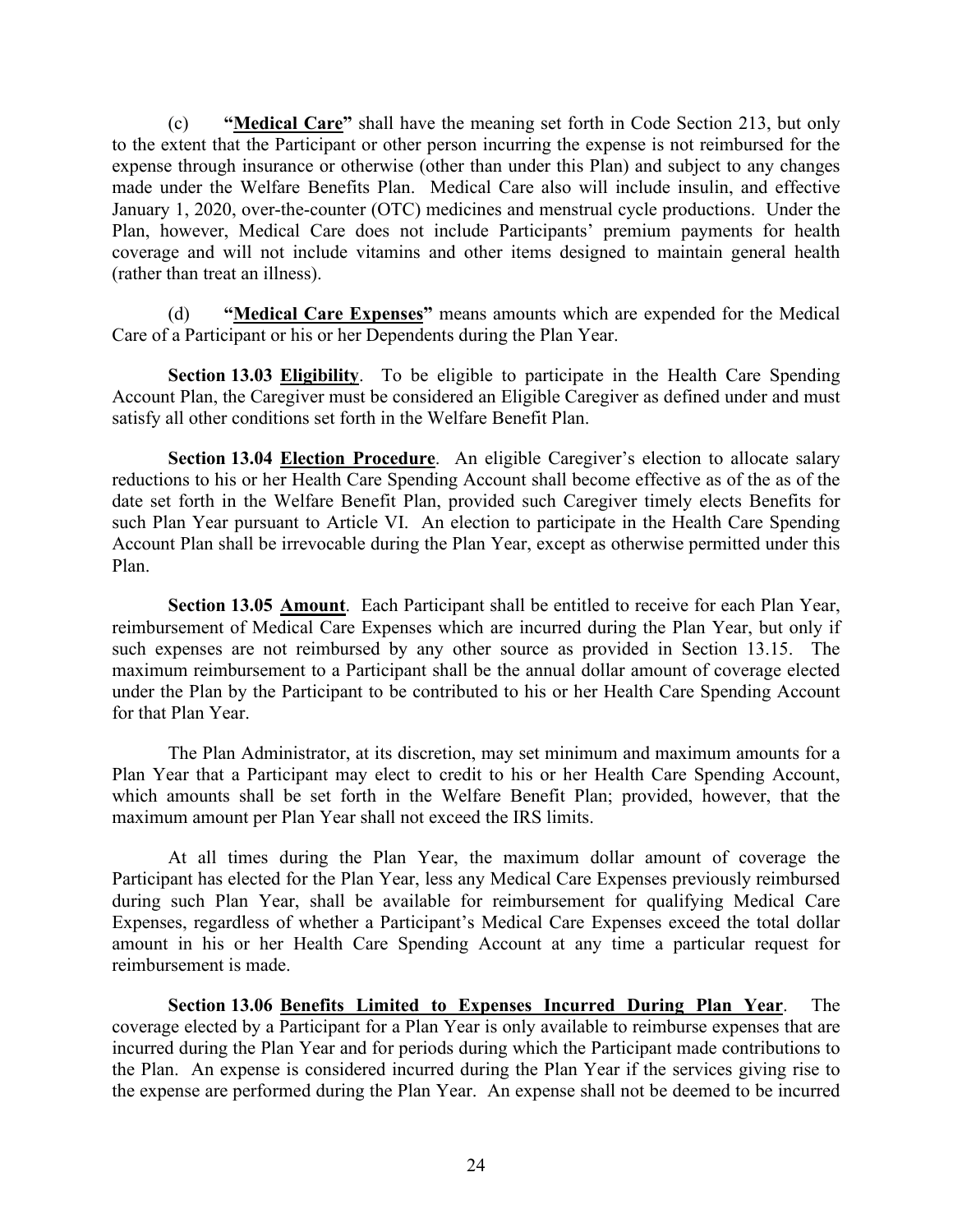during the Plan Year merely because a Participant receives a bill for the expense or pays for the expense during the Plan Year.

Section 13.07 Forfeiture. If, during a Plan Year, a Participant incurs aggregate Medical Care Expenses in an amount which is less than the dollar amount of coverage he or she has elected for a Plan Year, any remaining amount in his or her Health Care Spending Account shall be forfeited as of the end of the Plan Year (or as of the termination date of the Participant's participation in the Plan), except as otherwise provided in the Welfare Benefit Plan document during the Plan Year merely because a Participant receives a bill for the expense or pays for the expense during the Plan Year. Section 13.07 <u>Forfeiture</u>. If, during a Plan Year, a Participant incurs aggregate Medical Car under the Welfare Benefit Plan provisions; provided, however, that a Participant shall not be entitled to both the carryover and grace period features during the same Plan Year). Unused dollars existing in the Participant's account for a Plan Year resulting from the Participant's failure to timely submit proper claims for reimbursement (pursuant to Section 13.14) shall be forfeited in the same manner. Subject to applicable law and regulations, such forfeitures shall be retained by the Employer or applied toward the payment of reasonable Plan administrative expenses, provided, however that the Plan Administrator shall have discretion to allocate the forfeitures on a reasonable and uniform basis to Participants. In no event, however, shall any such forfeiture be allocated among Participants based on their individual claims experience, be used for other Benefits under the Plan, or be carried over and applied to Medical Care Expenses incurred more than 12 months after the end of the Plan Year in which the forfeiture occurred. Upon termination of the Plan, forfeitures shall occur as provided in Section 10.01. Care Expenses wir an amount which is to so main of course and the content of coverage to reached for a Plan Year, any remaining amount in his or her Health Care Spending Account shall<br>be forfeited as of the end of the Plan Exection of the Plan, the Plan is variable and the Plan Ceptual want of the Correliant and the prediction in the Plan Year (or as of the termination date of the Participant's participantion the Plan Never as of the termina

Section 13.08 Involuntary Election Modifications. At any time prior to or during the necessary in order to preserve the tax-preferred status of this Plan under Code Sections 125 or 105(h) or under any other applicable provision of the Code and the regulations promulgated thereunder, or are otherwise required under the eligibility terms set forth in the Welfare Benefit Plan document. For example, such modifications may be required to enable the Plan to satisfy the nondiscrimination requirements of applicable provisions of the Code, or to enable an Eligible Caregiver to be considered an Eligible Individual. The Plan Administrator shall adopt and follow uniform and nondiscriminatory rules for purposes of this section and its decisions regarding involuntary election modifications shall be final and binding.

Section 13.09 Reimbursements. All amounts reimbursed under the Plan for Medical Care Expenses represent amounts elected by Participants to be reduced from their salary. When a Participant makes a request for reimbursement, such amounts will be payable directly to the Participant and solely from the general assets of the Employer. No separate Trust Fund will be maintained to hold Participants' salary reductions (unless subsequently required by law).

Section 13.10 Establishment of Accounts. The Plan Administrator shall establish and maintain on its books a Health Care Spending Account for each Plan Year with respect to each Participant who has elected under the Plan to receive reimbursement of Medical Care Expenses incurred during the Plan Year.

Section 13.11 Crediting of Accounts. There shall be credited to each Participant's Health Care Spending Account as of each pay date the amount designated on the Participant's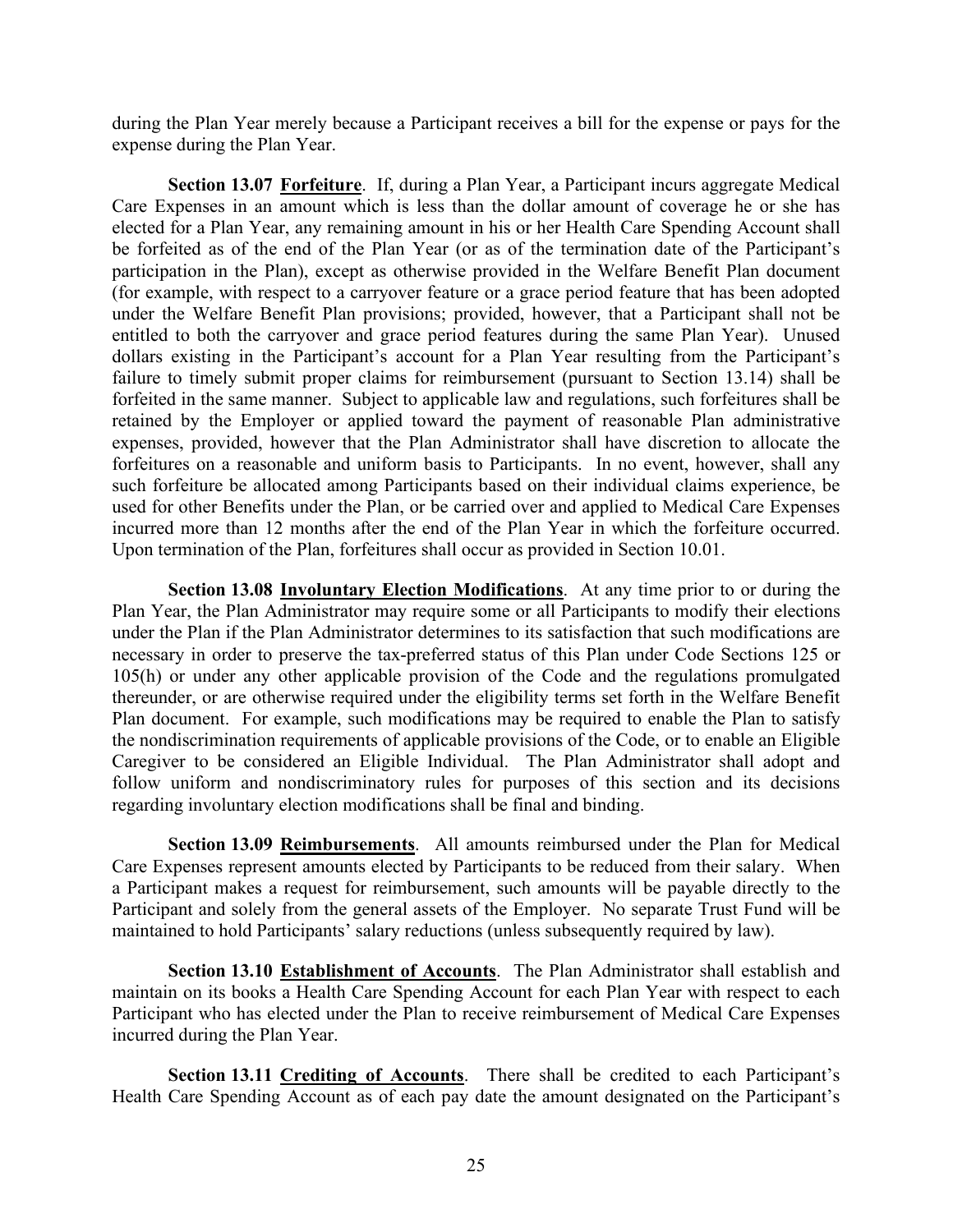election and salary reduction agreement under the Plan. All amounts credited to each such Health Care Spending Account shall be the property of the Employer until paid out pursuant to Section 13.14.

Section 13.12 Debiting of Accounts. A Participant's Health Care Spending Account for each Plan Year shall be debited in the amount of any payment made under Section 13.14 to or for the benefit of the Participant for Medical Care Expenses incurred during such Plan Year.

Section 13.13 Statement of Account. Throughout the Plan Year, the Claims Example 12. Health Care Spending Account shall be the property of the Employer until paid out pursuant to Section 13.12 **Debiting of Accounts**. A Participant's Health Care Spending Account for each Plan Year shall be debit showing the amounts paid or expenses incurred under such Participant's Health Care Spending Account during the previous calendar year. election and salary reduction agreement under the Plan. All amounts eredited to each such<br>Health Care Spending Account shall be the property of the Employer until paid out pursuant to<br>Section 13.14.<br>Section 13.12 <u>Debiting</u>

Section 13.14 Reimbursement Procedure. Except as otherwise provided in the under the Welfare Benefit Plan):

(a) Each Participant who applies for reimbursement for Medical Care Expenses under the Plan shall submit to the Claim Administrator a properly and timely completed claim process (which may be electronic) as established by the Claims Administrator. The Participant will be required to submit the following information to the Claims Administrator:

(1) the amount and purpose of each expense and the date incurred;

(2) the name of the individual for whom the expense was incurred and, if applicable, the relationship to the Participant; and

(3) the name of the individual or entity to whom the expense was, or is to be, paid.

(b) By completing the claims process, the Participant is certifying that the expense has not been paid by, and that the Participant is not entitled to reimbursement or payment from, another source pursuant to this Article, and shall be accompanied by relevant bills, statements, or receipts from an independent third party that relate to the claim. The Claims Administrator, upon the Claims Administrator's request in its sole discretion, may provide Participants with a Flex Debit Card to be used for reimbursement of Medical Care Expenses (in lieu of a Participant completing the claims process established by the Claims Administrator). The terms of any such Flex Debit Card program will be established by the Claims Administrator in accordance with Code Section 125 and communicated to Participants. The Claims Administrator, if it deems necessary, may require that a Participant submit additional information for the Claims Administrator's consideration of a Participant's request for reimbursement or for the Claims Administrator to substantiate charges on a Flex Debit Card. Properly submitted claims will be reimbursed, on such date as designated by the Claims Administrator and may take other action to recover reimbursed amounts if the Participant fails to substantiate the expenses consistent with IRS guidance.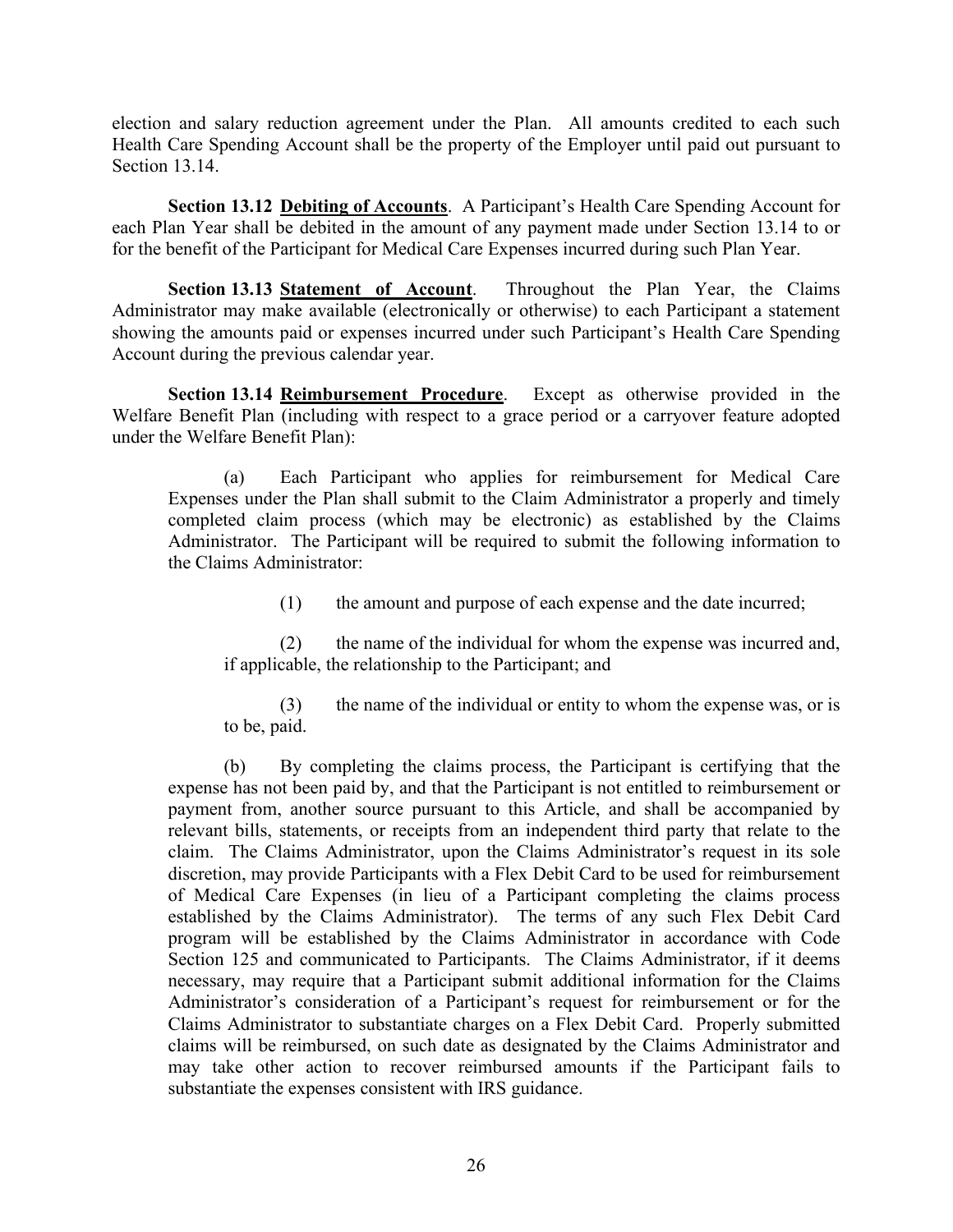(c) A Participant may submit a claim for reimbursement to the Claims (c) A Participant may submit a claim for reimbursement to the Claims<br>Administrator for only those Medical Care Expenses that are incurred during the Plan<br>Year.<br>(d) Participants may submit claims for incurred Medical Care E Year.

(d) Participants may submit claims for incurred Medical Care Expenses no later than the deadline established under the Welfare Benefit Plan for the Health Care Spending Account Plan.

Section 13.15 Payment Limitations. Reimbursement or payment under the Plan shall (c) A Participant may submit a claim for reimbursement to the Claims<br>
Administrator for only those Medical Care Expenses that are incurred during the Plan<br>
Year.<br>
(d) Participants may submit claims for incurred Medical Ca been paid by and is not payable from another source, including but not limited to (a) any insurance policy, whether owned by the Employer, by the Participant, by an employer of the Participant's Spouse or Dependents, or by any other person or entity, (b) any other health or accident plan, whether insured or self-insured, or (c) any government program or plan.

Section 13.16 Refund of Duplicate Reimbursement. If a Participant receives a reimbursement under this Plan and reimbursement for the same Medical Care Expense is made from another source, or he or she fails to properly substantiate a claim, the Participant shall be required to refund the reimbursement to the Employer. Section 13.16 <u>Refund of Duplicate Reimbursement</u>. If a Participatin receives a<br>Secretion 13.16 <u>Refund of Duplicate Reimbursement</u> of the same Medical Care Expense is made<br>other source, or he or she fails to properly sub

Section 13.17 Termination of Participation. Subject to Section 13.19, a Participant will cease to be a Participant as of the earliest of the date on which:

(a) the Health Care Spending Account Plan terminates;

(b) his or her election to receive reimbursement of Medical Care Expense expires or is terminated under the Plan;

(c) he or she terminates employment with the Employer;

(d) the date on which he or she fails to satisfy the Plan's eligibility requirements, including transferring to an ineligible group of employees; or

the Welfare Benefit Plan.

Section 13.18 Effect of Termination of Participation. In the event that a Participant ceases to be a Participant in the Health Care Spending Account Plan for any reason during a Plan Year, the Participant's salary reduction agreement relating to the Plan shall terminate.

The Participant shall be entitled to reimbursement only for Medical Care Expenses incurred before the effective date of the Participant's termination of participation in the Plan, except as otherwise provided under Section 13.19 (COBRA Continuation Coverage), and shall have no right to carryover or receive any unused balances.

Except as otherwise provided in this Article XIII, reimbursement shall be made in accordance with Section 13.14 upon termination of participation.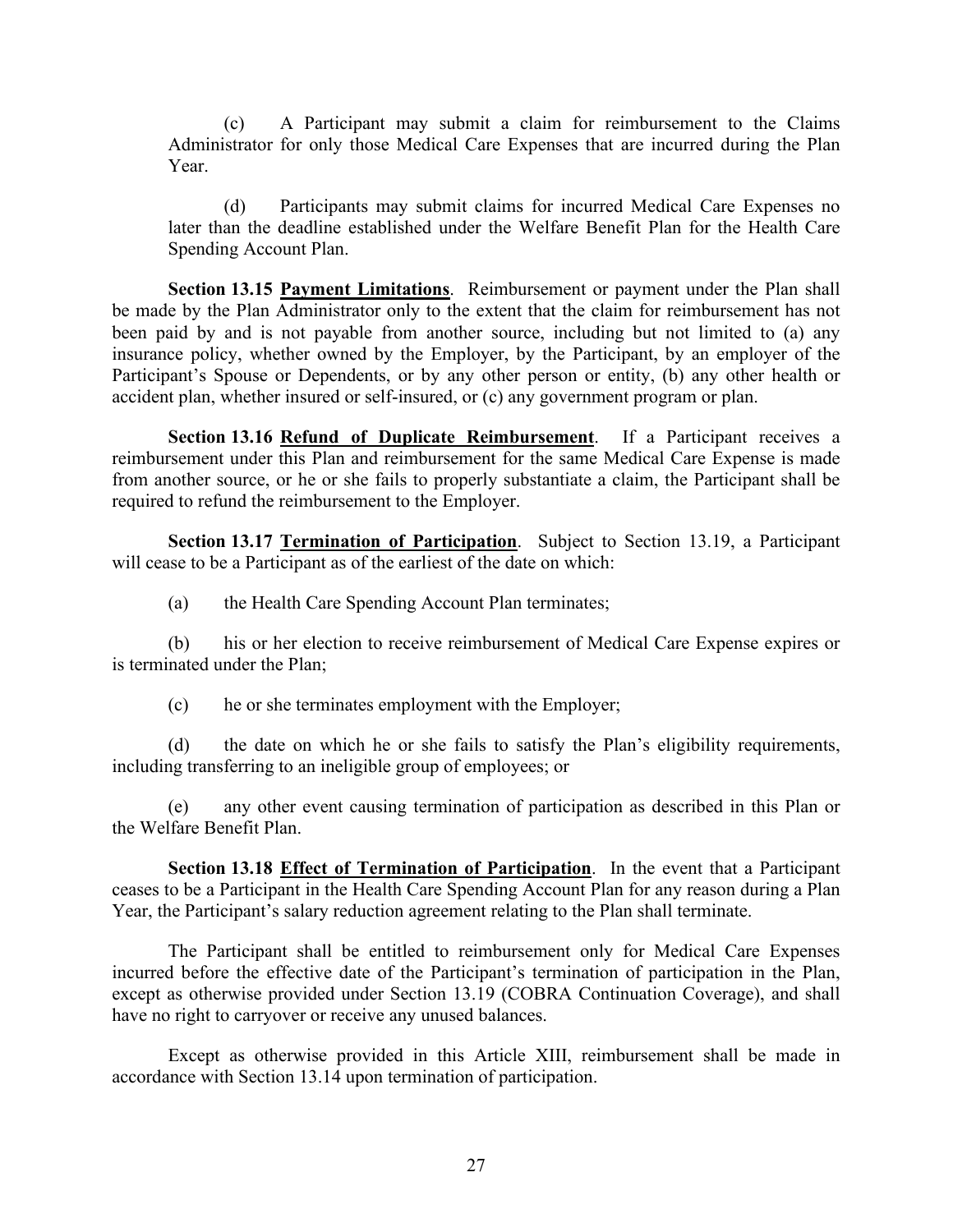Section 13.19 COBRA Continuation Coverage. If a Participant of the Health Care Spending Account Plan terminates employment with the Employer, or he or she (or his or her Spouse or dependent child) experiences another qualifying event under COBRA (e.g. reduced hours in employment, divorce, death, loss of dependent status, entitlement to Medicare, etc.), the Participant (or his or her Spouse or dependent-child) may be offered a limited opportunity to continue coverage under the Health Care Spending Account Plan as follows:

(a) COBRA continuation coverage under the Health Care Spending Account Plan **Section 13.19 COBRA Continuation Coverage**. If a Participant of the Health Care Spending Account Plan terminates employment with the Employer, or he or he (or his or her Spouse or dependent child) experiences another qual maximum amount available to the Participant under the Health Care Spending Account Plan for the remainder of the Plan Year is more than the maximum amount that the Employer may charge such individual to maintain COBRA continuation coverage under the Health Care Spending Account Plan.

(b) Any available COBRA continuation coverage will be offered to such a Participant (or his or her Spouse or Dependent child) only for the remainder of the Plan Year in which the qualifying event occurred.

(c) In most cases, this means that the Participant would continue to contribute to his or her Health Care Spending Account not by salary reductions, but by after-tax payments. The after-tax cost for COBRA continuation of coverage would be 102% of the level of coverage in effect prior to COBRA.

(d) If the Participant elects COBRA coverage, he or she could continue to be reimbursed for medical expenses from his or her Health Care Spending Account for the remainder of that Plan Year. The advantage of electing COBRA coverage under the Health Care Spending Account Plan is the Participant's ability to be reimbursed out of his or her account for medical expenses incurred after the date of termination or other qualifying event.

(e) When a qualifying event occurs, the Claims Administrator will provide the Participant with more information regarding COBRA rights, if any, including election requirements, procedures and duration of COBRA coverage. Note: in the event of a divorce, legal separation or a child's losing dependent status, the Participant or his or her family member must notify the Claims Administrator within 60 days of such event. Failure to do so will forfeit the Participant and his or her Spouse's or dependent-child's COBRA rights, if any.

Section 13.20 Claims Procedure. Subject to the rules for a claim of reimbursement under Section 13.14 above, a claimant shall follow the rules set forth in Article VIII for the submission and appeal of a claim.

Section 13.21 Qualified Medical Child Support Orders. The Plan Administrator has established procedures to be followed if the Health Care Spending Account Plan receives a medical child support order that requires a Participant to provide health care coverage for his or her child under such Plan, which are set forth in the Welfare Benefit Plan.

Section 13.22 HIPAA Privacy and Security Laws. The Health Care Spending Account Plan is subject to the privacy and security laws of the Health Insurance Portability and Accountability Act of 1996 ("HIPAA"), as described in the Welfare Benefit Plan.